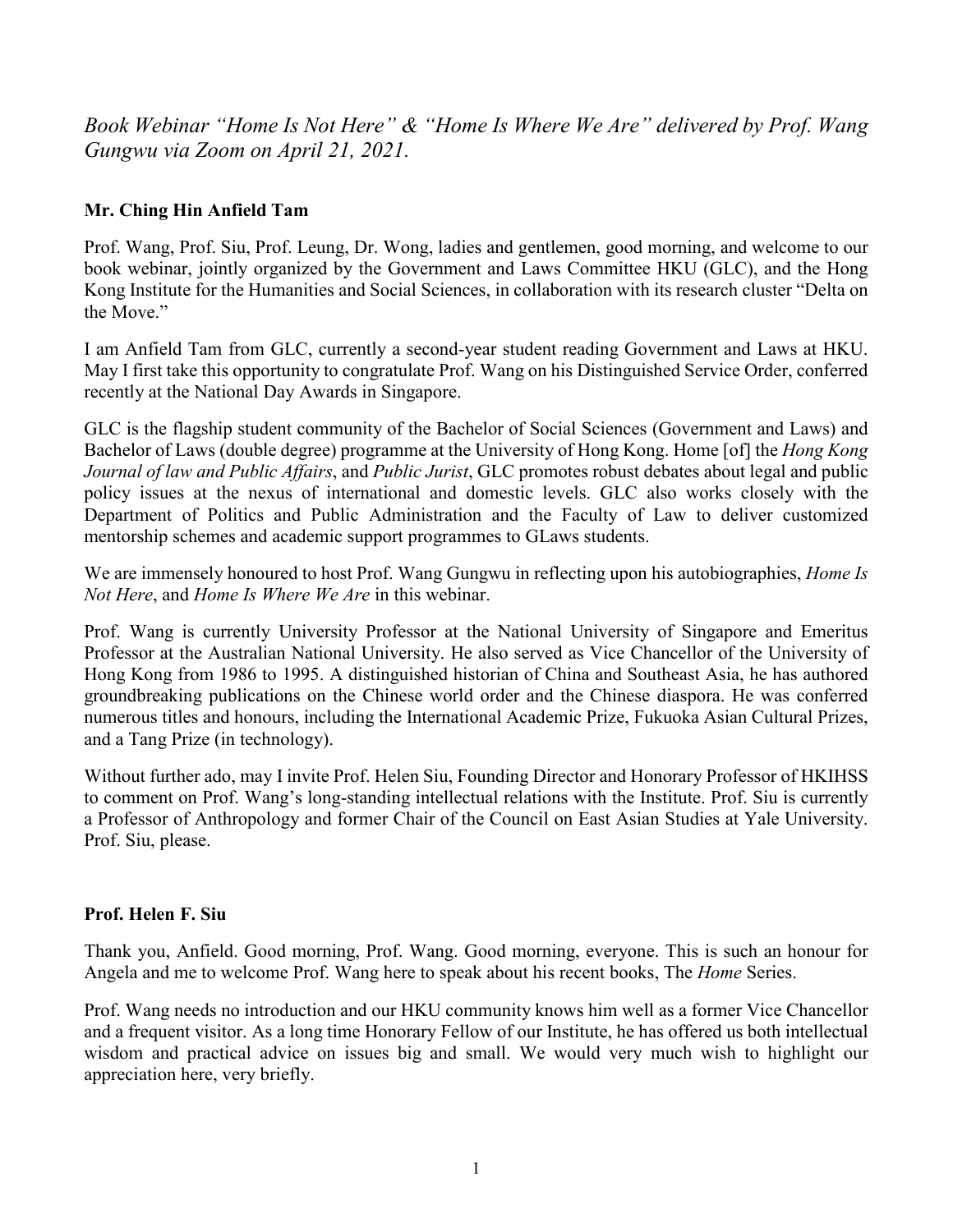Several programmatic transformations of the Institute have to do with Prof. Wang's works: first, his early writings on the Chinese diaspora focuses on multi-faceted Chinese-ness — a world beyond geographic China; second, his insistence on putting Eurasia on our analytical map (together with Jack Goody, Janet Abu-Lughod, etc.) that his insistence challenges both Eurocentric and Sino-centric mindsets. It has inspired Angela and me to make inter-Asia connections our major research agenda a decade ago, and to rethink Asia as an empirical reality, as well as a conceptual category.

Prof. Wang and Margaret came to HKU in October 2018 and graced us with his powerful summary of grand Chinese history using the concept of maritime China South. He reorients East-West dichotomy by stressing an interactive north-south perspective in the long view.

This of course becomes the cornerstone for the Institute's project on the Greater Bay Area today. Our Delta on the Move follows the natural and the multicultural ecologies of China, through the borderless dynamic human-scapes to reach Southeast Asia, the Indian Ocean, the Middle East, and Africa.

Today, we look forward to his moving reflection of an epoch of change in particular of his own agency and of Margaret's in a personal journey of almost a century. Together they have navigated the turbulent, multi-ethnic currents across Asia and the globe to forge an identity not based on territory, but on a bonding that is encompassing, loving, truthful, and dignified.

Let me end my comments here with a quote from Prof. Wang's and Margaret's book *Home Is Where We Are*: "Does home have to be a country or city? Or is home this house or that? We have been fortunate. We seem always to have been home."

We thank you, Prof. Wang for agreeing to share your precious experiences with us here today. On to you, Prof. Wang.

### **Prof. Wang Gungwu**

Thank you very much, Helen, for that.

I find it very moving because it reminds me [of] how these two books began — it really began with Margaret — but let me also thank Anfield and his colleagues and students of HKU for inviting me to talk about this. I was pleasantly surprised because I was taken aback when they (the students of political science and on law and practical affairs) suggested that I talk about these two books about home, and, indeed, these are books about home.

It is something that arose because Margaret had, some twenty years ago, written for our children the early story of her life, and because of that — because the children loved it — they began to point to me asking me to do the same. And I eventually gave in and did that, although I didn't know how to do it because I hadn't thought about it and had been doing other things all that time. But it came across quite powerfully to me because I realized that, although I knew quite a lot about my parents, because my mother told me quite a bit about her past, there were so many questions I'd never asked — and this is the same point that Margaret makes, that she had not asked questions of her mother, in particular, and therefore when by the time she wanted to know, it was too late. And therefore, she thought she should put them down, it was a responsibility to put them down to help the children understand where they came from. Similarly, the same question was put to me and I did the same, that was quite some time ago. I did that, for just my early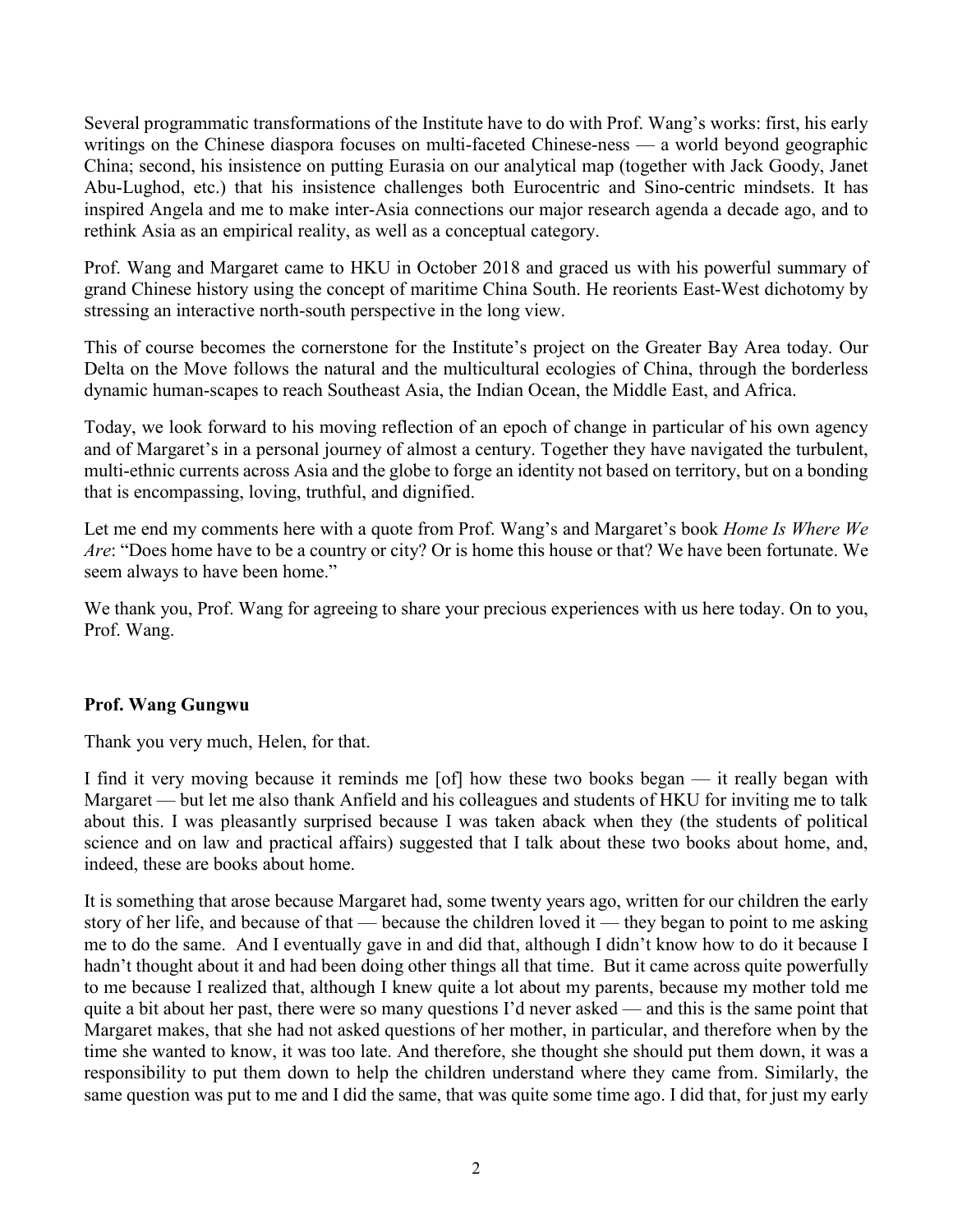childhood, which is the basis of the first volume, *Home Is Not Here*, about what it was like to grow up [in the world/way] that I did, but as it turned out, I was persuaded — when people heard about the fact that I had written that — that this is something I should encourage other people to do and get it published make it at least available to others, to get others to do the same, because we've come to a time where now time is treated very differently: fractions of time in the social media and so on take up the lives of people, and people don't really think about the past very much — and I was persuaded to do that. I give this background, because, why am I talking about home in this stage of my life? But I was persuaded that this was almost something that I had to do.

As it turned out these two volumes are really only about the early years of our lives: the first volume was about the first nineteen years of my life, and the second volume, purely by coincidence, ends where Margaret ends her story — when we were leaving Kuala Lumpur to go to Canberra, [which] gave me what turned out to be the title of the book, *Home Is Where We Are* (and I'll explain that later). But what we suddenly realized, when the two books were written, [was] that I had been talking really about *two* homes ([including] my parents' home for the first nineteen years of my life when I was what may be called a "*huaqiao*" (華僑) — a "Chinese overseas"), and, in a sense, each of those homes [contained] two worlds: **China**, the country of origin, and **Malaya**, where I was brought up, went to university, and where I started to work. So in both books, both the idea of China and idea of Malaya dominate us — it is actually the underlying or the background feature of what we understood — gradually understood — by *home*.

First of all, China is a country of origin — that's normal. Millions of Chinese overseas had that experience, but, for me, most of all, it was a China in my *mind*, because, as it turned out, I was not merely an overseas Chinese. Our little family of my parents and me — I was an only child — we were very different from other overseas Chinese in one sense: my father didn't go out [of China] to settle; he went out to teach for a brief period he thought, just to serve the country in the context of teaching the *huaqiao* Chinese, which was what he was asked to do, and, [he was] very much intending to go home very shortly afterwards. As it turned out, he never really did go home — he went home for a little while; never did go home — and that was a major departure [from what he had planned]. The other thing was that, throughout that time, both my parents talked of going home. It was on the table in almost every conversation we ever had, [in] which we talked about people back in China — back in their own homes: their parents, their family, their hometowns, and what was happening in China at the time, when it was going through a period of civil wars between the Guomindang [國民黨, Kuomintang] and the Communists, and the Japanese invasion from Manchuria, all the way down to the opening of the major war in Shanghai; all that was part of the conversation. So, at home, it was China, all the time, as *home* — some place we were about to return to whenever we could. [We were] delayed by the war … stayed on … kept on being delayed … not possible to go … kept on waiting, but [it was] always a place that we would go back to, so that was one. (Of course, during those nineteen years, we did actually go home — I won't go into that now, but just to let you know.)

The second part of it — *Home II* (the second volume) — was really about Malaya (and I would tell that later): Malaya was constantly on our minds (but, actually, the whole of the 38 years Malaya was there being brought up in Ipoh in my case; in the case of Margaret, it was Penang and Singapore); [we were] getting used to living in a country which, in a way, [had] nothing to do with China at that time — getting used to it, and growing up in it in environments which were uniquely peculiar to those places that we grew up in.

Let me start with the first volume now.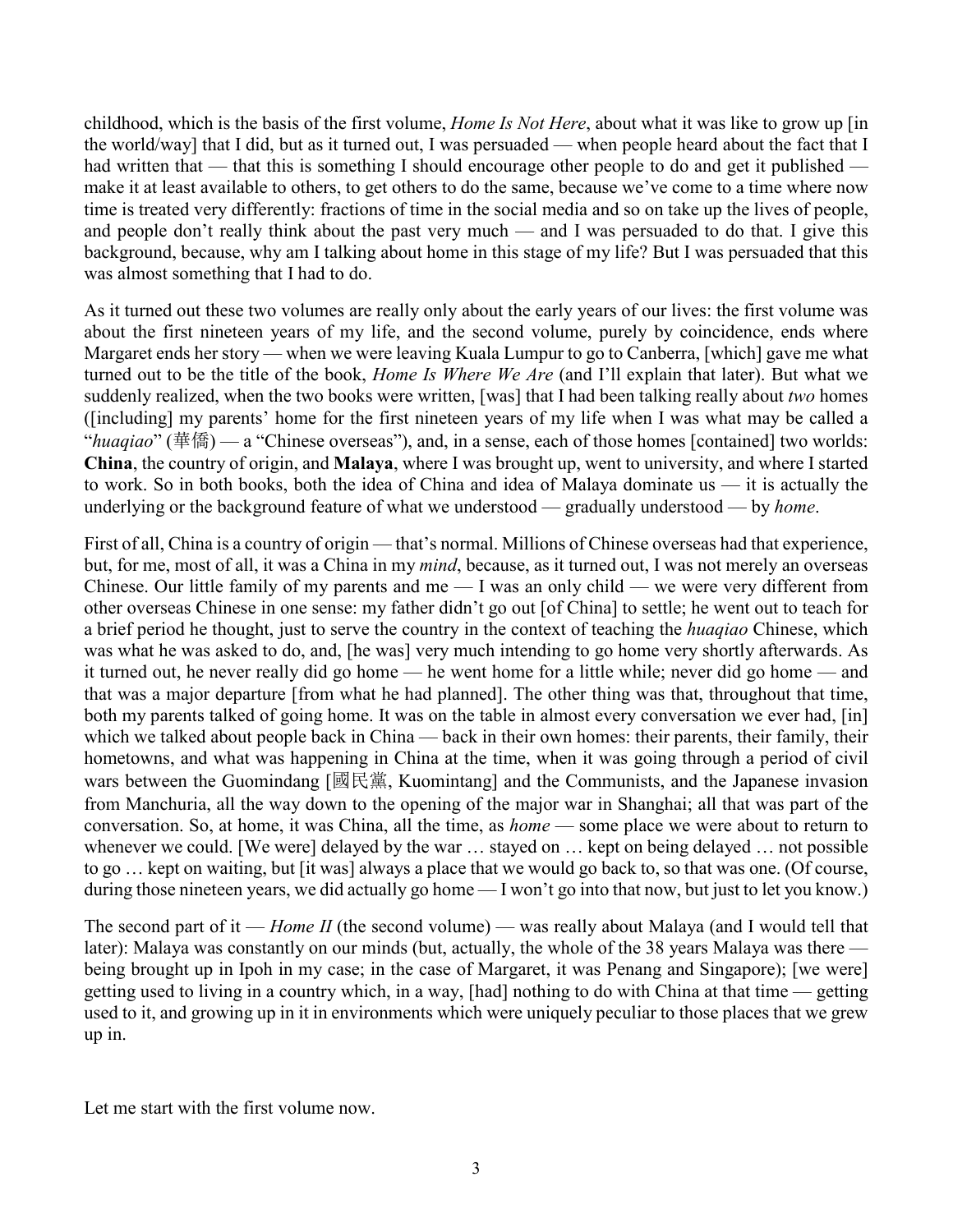For my father, I think, uppermost in his mind, China was very much a heritage of *wen*  $(\dot{\chi})$  — *wen* meaning language, and, to him, *wen* is the written language, the classical language from which our speech — our vernacular, our *baihua* (白話), and, today, our Putonghua — derives, and that *wen*, the rich written classical Chinese, is a source of what China means and everything that derives from that language — the classical literature, the classical texts of philosophy and religion and politics, statesmanship, administration, economic growth, whatever it was — all derived from these concepts which were developed out of *wen* as the Chinese had it, and [was] what made China so distinctive. That was my father's concept of China. I don't think he ever limited China to a country or just to his own family and hometown.

My mother, on the other hand, was very much grounded on the reality of China being *home* — where family was, hometown was, where all the extended family were together, or nearby, or in touch. That was the source of the sense of home. The country, however, was important too, especially after the fall of the Qing dynasty, and she was born during the end of the Qing dynasty. When she grew up in the Republic, she began to develop the sense of country. I think my father also had a sense of country, but it was secondary to the fact that it was the great traditions arising from [the] Chinese language and civilization that really meant China to him, whereas my mother would put the emphasis upon the country being the protector of the family and all the Chinese people and their heritage — all the things that we, the Chinese, are proud of. So the country was necessary, but, in her conscious mind, the country started with the Republic of China, and she was in that sense, much more openly nationalistic about this country than my father was. So that was what I grew up in: my world at home was all about this China.

But, actually — for reasons which of course I talk about in my book — my father was also a lover of literature; he developed a love for *English* literature, so much so that when he thought of my schooling when I was five years old, he decided to send me to an English school, on the premise that he would teach me the *wen* [to] make sure that I would always be Chinese, and then he would now send me [to] an English school, because it was only temporary (Remember, he was expecting anytime the opportunity would come and [we] would all go back to China?). So he would send me to an English school to have a good start to learn the language of a literature that he loved — he fell in love with English literature as a student at university and took English literature for his degree, and he decided: Why not give this little boy a chance to learn this tool and get it done before [we] go back to China when it'll be much harder to learn? — at least, that, I think, was what was in his mind; my mother actually protested, but they sorted it out somehow, and I was sent to an English school, but the decision turned out to be quite different from what they expected, because they *didn't* go home.

So, from age five, I started schooling in a primary school, until 1941 when the Japanese occupied Malaya — when I stopped schooling altogether: briefly I went to a Chinese school until my father discovered that they were going to introduce more and more Japanese language, and my father decided to take me out of school and he would educate me himself — he would make sure that I would learn my Chinese at home. Of course, during that three and a half years of the Japanese occupation, I did not use any English: no English, did not go to school (English school), did not learn English from anywhere, I didn't speak English at all but entirely Chinese, and — one great thing about the Japanese occupation — it gave me a chance to mix among all the myriads Chinese communities in Ipoh, and they were Hakka, Cantonese, Hokkien, Teochew, and others, and I began to realize how different we were: because we spoke Mandarin at home, my parents coming from Jiangsu — my mother spoke nothing but Zhenjiang Chinese; my father had at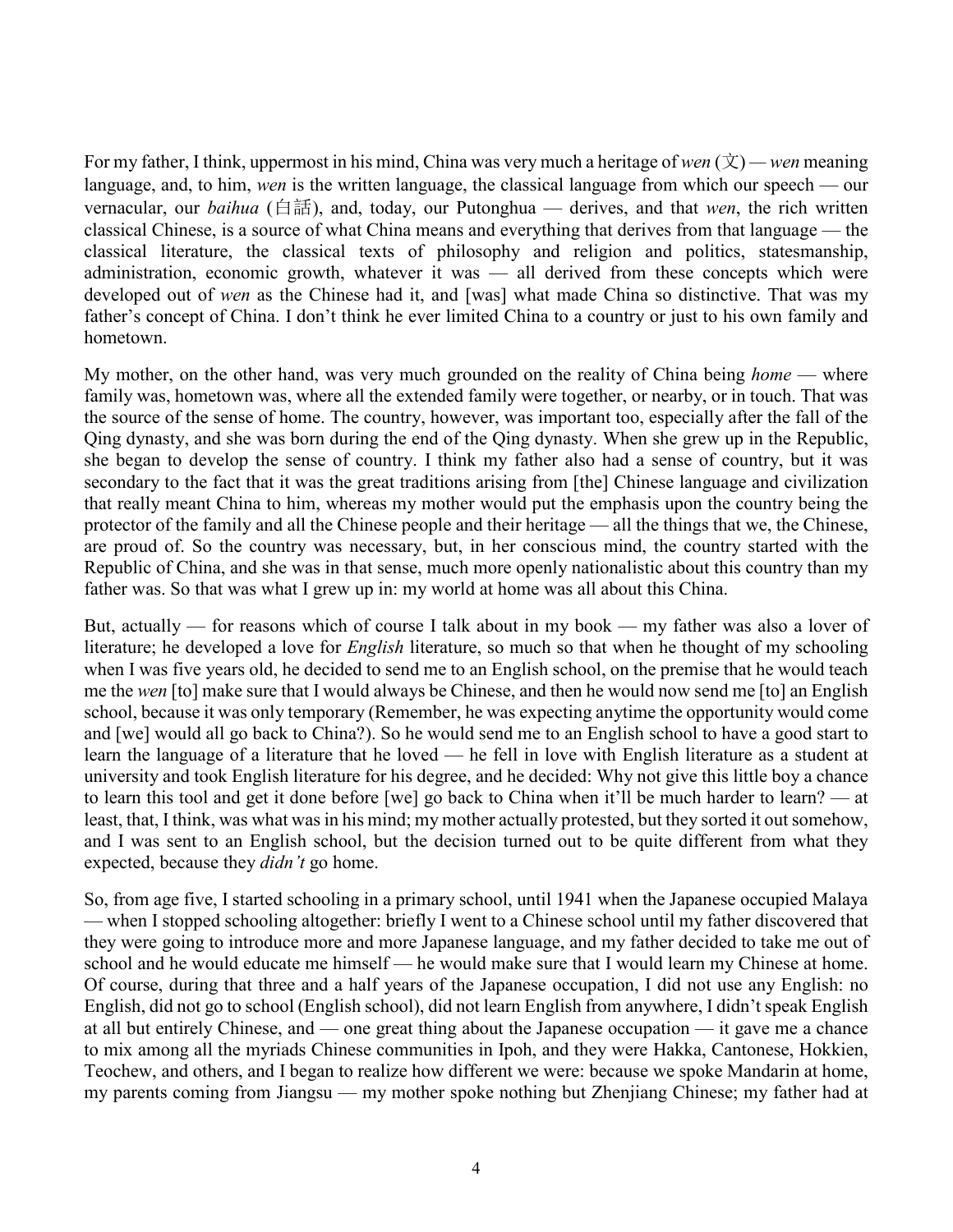least a more general Putonghua, but neither of them mastered any of those dialects, whereas I, as a little boy, wandering around and playing with the other kids, learned a little bit of almost all the dialects and actually turned out to be quite happy doing that.

So that's my background: the two worlds were that I went to school in an English school in a Malay state with a Malay sultan, protected by British officials and located in what the British called the British Empire at that point, so there was some kind of imperial background to that. I mean, I was not particularly concerned about it, and nor was my father, because after all I was born in the Dutch Empire in Surabaya in Java; my father himself [and] my mother were born in empires too — Manchu Empire (the Qing Empire) — and so the idea of empire was quite normal. So that was the background.

And then we went to China when the war ended — incidentally, that's also interesting — when the war ended, the question came up again: now there was a chance to go to China, and my parents had to make a decision whether to go straight away, [but] what would they do with me — no schooling for three and a half years, no school certificate of any kind, how could I start in China? With my father's wisdom as a teacher and educator, he decided that he should let me finish the English school education that I [had] started out with, finish it, get a certificate, and hope that that certificate would be recognized by a university in China to allow me to enter into a university, and at first, that was possible because my English would have been good enough, if not better than most Chinese students, and that [might] at least help me over[come] the difficulties with all the things that I lacked in the Chinese education. So, already, I was caught, in a way — neither Chinese educated enough for a modern Chinese university, nor properly English educated, because I lost three and a half years, having not gone to school and really formally I was barely educated in subjects other than English literature, which at least I kept on reading a bit through my father's collection.

I was very fortunate: I got into my father's own university, the National Central in Nanjing at the time, but the China that I got home to turned out to be very, very different from all the things that my parents had been telling me — not their fault, they were telling me hopeful things, preparing me for the China with a positive and optimistic view of what I would do one day as a good Chinese citizen: serving this new country, especially one that had come out of the Second World War on the side of the victors, so [those were] very hopeful times in many ways, except that we arrived when a new civil war had begun, and at the university, the students had been demonstrating and gotten into big trouble. The government had clamped down and by the time I arrived, so many of the student leaders were in jail and the students community was very quiet and did not openly talk about politics at all. What we did observe, however, was that the civil war was going very badly for the Guomindang government (although the newspaper(s) said otherwise), but even then, we did not know how badly it was. We certainly did not expect the Guomindang government (the Nanjing Government) to collapse within a couple of years.

Well, I enjoyed my university life very well. I got admitted. I took foreign languages — that was about the only department I think I could have qualified in. I enjoyed it all. First, as a first-year student, we all had to take Chinese; we all had to take Chinese history, we even had to take *sanmin zhuyi* (三民主義, the "three principles of the people") to study the politics of the Guomindang, Sun Yat-sen's (孫逸仙) ideas, and so on — all that we took very lightly; nothing was very difficult, not too demanding, and I enjoyed every moment of it as [a] student among my fellow students, except that at the same time I knew that something was going wrong: not only the war was going wrong, the economy was going wrong, the inflation was terrible — I mean, our money was not worth very much, and my parents — my father went and got a small job in a high school attached to the university, and he fell very ill.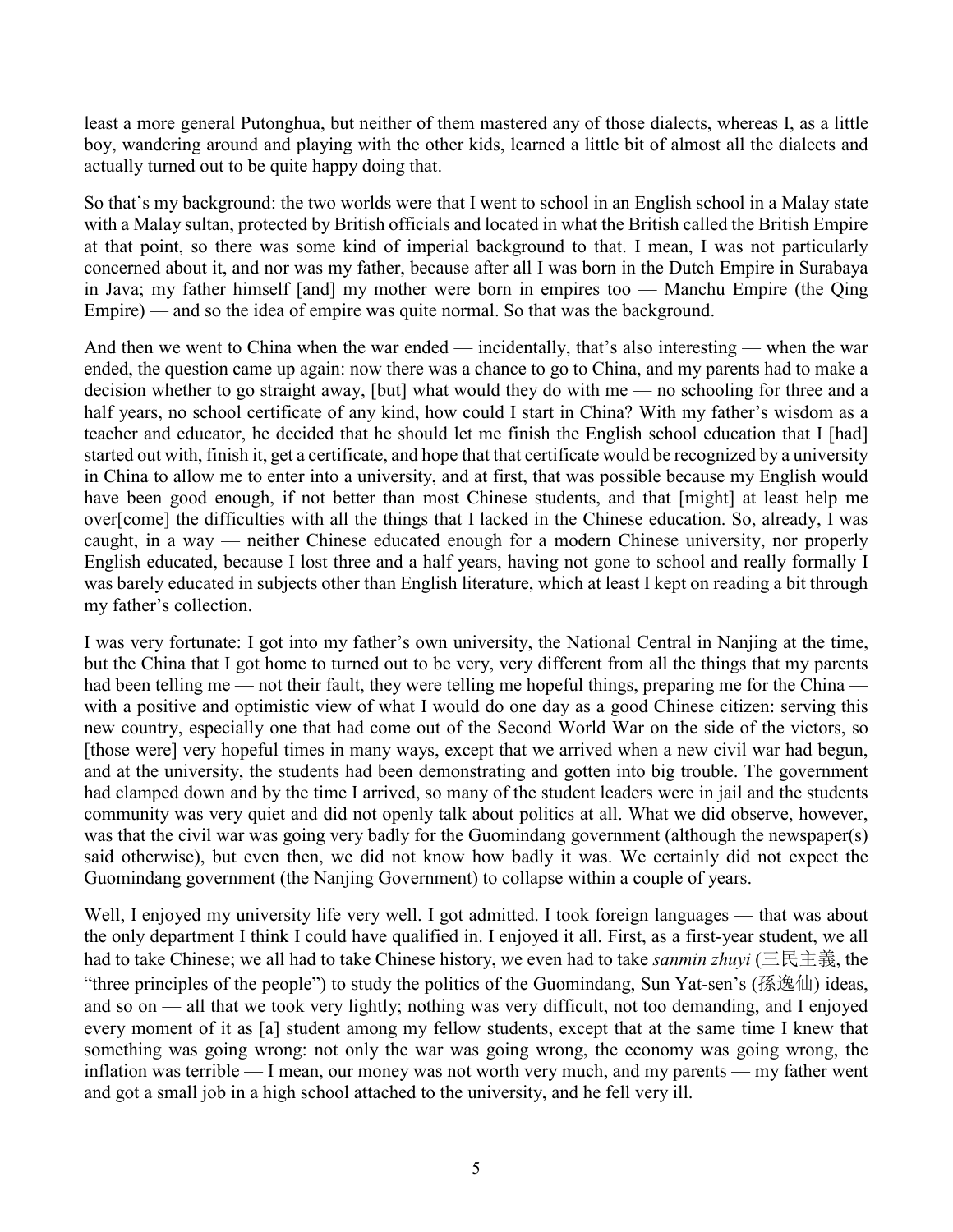The first winter [that] he encountered — he was not a very strong, bouncy man anyway — and he fell very ill, and my mother simply decided that he would not survive another winter — it was actually that bad. So, in the end, *sadly*, they decided they had to go back to Malaya, where it was tropical, warm, and he could then live — this [was] my mother thinking, and made a very [in]formed decision to leave me alone to study in China, but they would go back, not expecting that within months whole political scene was about to change: the collapse of the currency, the attempts to revive it, the economy completely destroyed by middle of 1948, and then the war went wrong, the Communists began to win in Manchuria, getting close to Beijing, finally reaching the Huaihai, the Huai River — not far from Nanjing — and, in that context, the university actually closed down in the middle of my second year — first semester of the second year they decided to *jiesan* (disband) and send us home. At that point, those of us who had no home to go back to in China we just stayed on, but my parents insisted that I returned to join them, and after a lot of to-ing-and-fro-ing, I decided — I was persuaded that, as an only child to older parents who now seemed to have no prospect of coming back to China — I had to return, so I reluctantly left my studies and came back to Malaya, That's the end of my first volume.

Behind it all, my mother, in her late years, wrote her own account of what happened in her life — this was after my father's death — she wrote it down. She said — and this is another point which is very important for me — in her own [tale], "You are so busy, I have no time to talk to you and tell you about what I felt about all this time that we lived outside of China, [so] I thought I'd write it all down for you." And she did that, put it aside, until just before she died she gave it to me, and I read it, [and] I was tremendously moved, which is why I use her account in the first book, because it parallel[s] and in fact it [is a] much more realistic, genuine, authentic picture of what actually happened; I was merely, in a way, remembering what a young child, schoolboy could remember; she was actually talking about what happened as she saw it.

I come to my second volume.

The second volume is different in many ways: it was a new world for me because I had to come back to Ipoh not knowing what my future was going to be. I didn't want to leave the university; I enjoyed being in the university. I didn't know where I would go next: "Where can I continue my studies?" My father, however, was equally anxious and wanted to make sure that I did not lose the chance to go to university- -that I followed what was happening in Malaya.

By coincidence, the University of Malaya was formed out of two earlier colleges built by the British in Singapore — the medical college, and an arts and science college, as a teachers' training college, and neither gave degrees. Eventually, on the eve of [the British's] departure (so to speak, as the whole process of post-War decolonization and the empire's going back and leaving all these colonial states behind), [the British] allowed this university to be set up, to train the people who would take over from them and, in the hope that these [people (inaudible) would] be sympathetic to their values and the whole system that they had set up in the colonial states.

My father wasn't terribly concerned about that part of it: he was concerned [about me] continuing my studies. He could not afford to send me abroad; there was no question of that, so if I didn't go to university,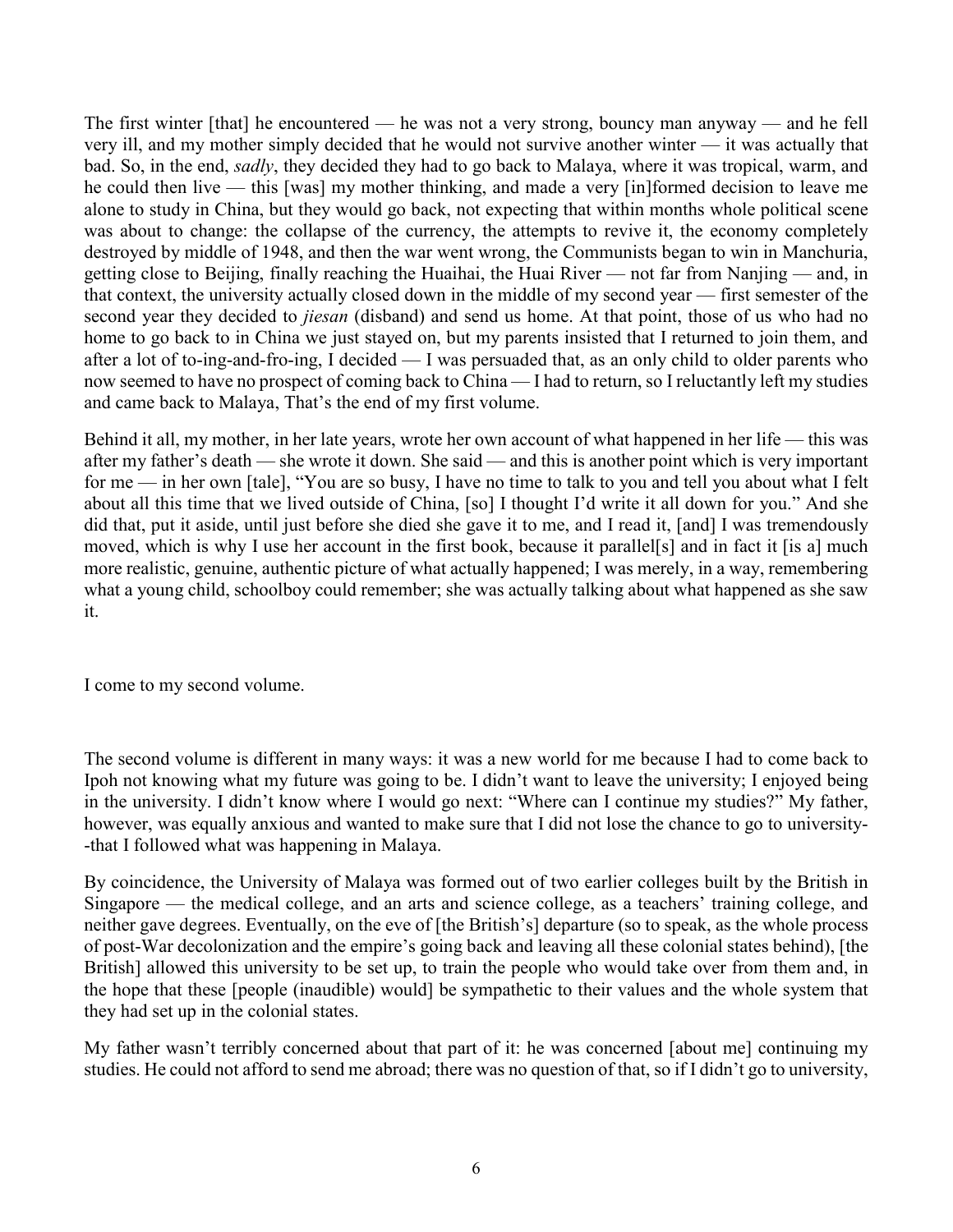I would have to find some other way of making a living, and he would regret that, and I would, of course, have regretted it.

I won't go into the details now — my books tell you that story — but I did go to the University of Malaya — a brand new university made out of two colleges, and then given, in a way, a kind of mission to train the people to run the country called "Malaya" after the British [left] — and this was on the cards, that the British would leave; the Empire was winding down, so to speak — and the university was meant to do that. But, of course, it was a university with very limited number of students — very small university, in fact — my class of arts students had 60 of us in that first-year entry; 40 science students, 60 arts students, and then there were about 100 medical students, and that was all.

But the point about it all was: this was something new; there was no country called "Malaya"; there were a bunch of Malay states and three colonies that the British had set up called the Strait Settlements of Singapore, Penang, and Melaka (Malacca), and somehow in the mix after the war — in the planning after the war — they had turned all of them into one particular country called the "Malayan Union," and they renamed and restructured it as the Federation of Malaya, but it was not yet independent; it had no sense of being one in fact; it was an *aspiration*, what Benedict Anderson would call an *imagination —* in this case, imagined by the British, but of course supported that much by the people in this area waiting for the British to leave, and waiting to take over from the British when that [would happen], so the university was to perform that job.

So, purely by chance, here [I was], leaving home as a country called China — a country in my mind, rather abstract — coming to a country that [was] not yet there but was *going to be there*; it was a nation to be built, and we were the generation [that] was supposed to build that nation, at least this [was] how the propaganda that was put out at the time made it out to be. That was how we started. So, I, in a way, left a country and found myself, with my father's help, and by the fact that I had actually lived in [this "country"] — this is, again, [by] some curious coincidence that I won't go into — but I was qualified to apply to become a federal citizen of this yet-to-be country, and in that mix of things — it was actually a very confused period — I don't know whether anybody knew what they were doing exactly — but my father thought, "If you want to get to this new university and you are a citizen of China…" (At that time my passport was China, and China was just about to become Communist — in fact, on the eve of the People's Liberation Army marching into Nanjing as it were.) How could he be sure that I'd be acceptable, I was a foreigner? [But] he enabled that — because he found [out] that I could qualify, he asked me to apply; because I thought that was the only way I could get into university, I applied, [and] I got my citizenship, just a few weeks before I actually entered the university as a freshman, and that was a week after the People's Republic of China was openly announced, 1 October, 1949.

So all these momentous events were happening while I was just getting into a second gear into a new university (but starting as a freshman, starting all over again). But what did I want to study? I had nothing except this interest in English literature — and that's how I started: I wanted to go on studying English literature. I knew virtually no history to speak of (never was much interested, neither was my father who was not particularly interested in history): The past was that — the past is not the same as history — the past hangs over all of us, but the study of history as an academic discipline was not in my father's mind, nor mine, when we started. We started in literature, but the question of nation building was very much alive among all the students — my fellow students: Unlike the fellow students in China who were in a very depressed state of being, [looking forward not to a great moment but] to a disastrous end to the Guomindang government, and willing themselves to welcome the new Liberation Armies marching into Nanjing and Shanghai, that was a very, I would say, difficult moment for my fellow students in China.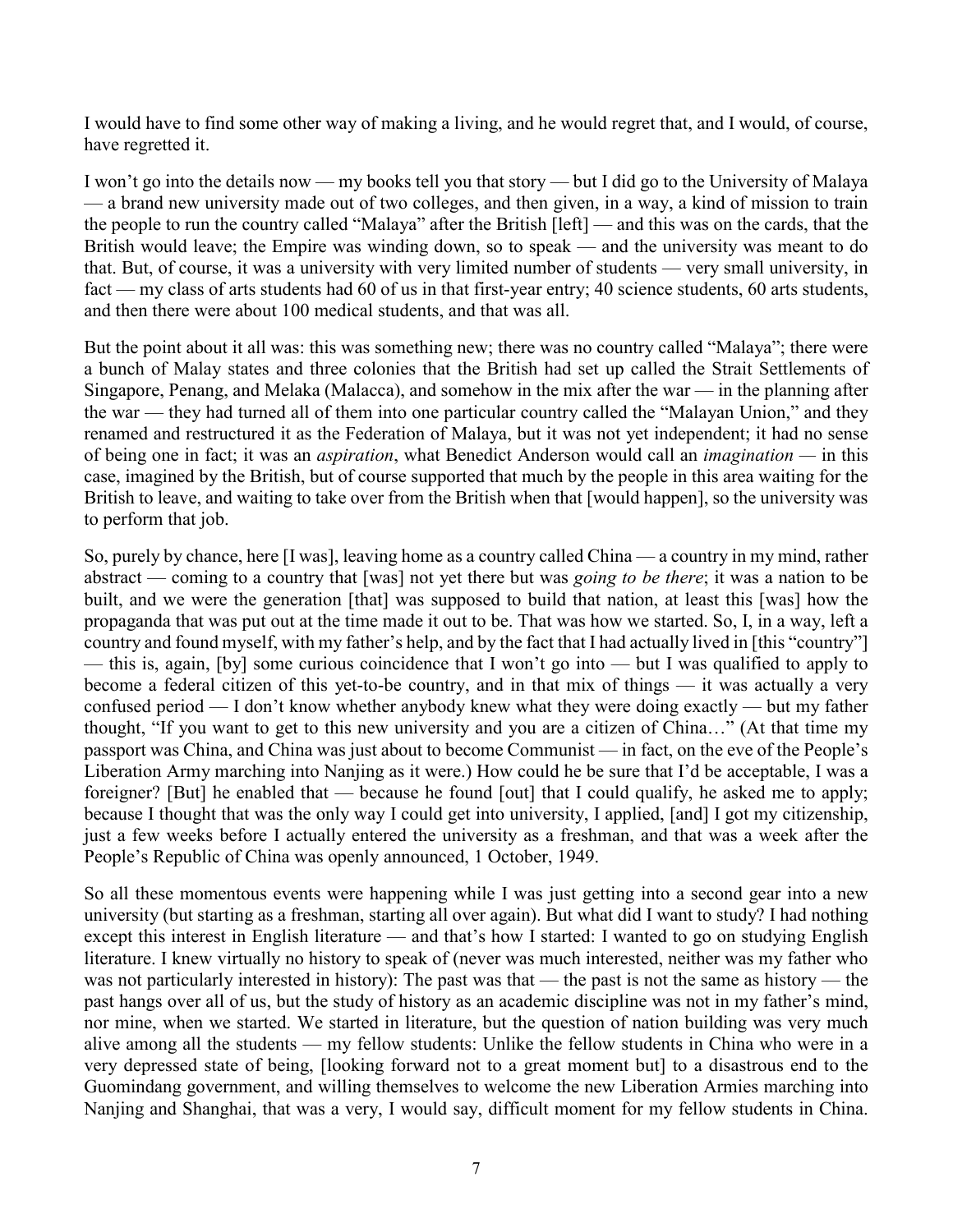But in Singapore, almost all the students came from Malaya. All these students from Malaya were in [an] opposite kind of exuberance about this possibility of a new nation, being left in the hands of our generation so to speak — a very exciting moment.

I must confess: I was caught up in it — this was something positive, and it was not something totally unknown to me because, remember, I started with two worlds — one world was this China that my parents had given me; the other world was what my school gave me — an English school, a colonial school that taught in English — didn't teach much — not a great deal of substance in what I learned, but it taught me enough of the language and the mathematics and so on, enough to get around. And then, of course, I lost it for three and a half years. When I came to get the certificate, it was really a rushed affair in which, I would say, I managed to get the certificate without being educated — there was just not enough time to be educated — so my education was extremely patchy.

But whatever it was, it belonged to these two worlds: the *wen* of my father — the classical Chinese that he got me to learn, and this mastery of basic English — to be able to use it as an efficient tool for learning other things. By the time I realized that I really wasn't set to be a literature scholar; the idea of writing literary criticism or being a scholar of English literature didn't really appeal to me. I was interested in the creative side, and I tried that, but, in the end, it didn't really fit my skills or temperament; I wasn't inclined that way.

What drew my attention was the exciting nation-building politics, [and] the need to know the history of what was behind all this: What was the empire that was there, from which we [were] now building new nations? What kind of nation are we going to build out of the kind of empire that the British led? We looked around: there were other empires leaving behind other kinds of states, and they were very, very different from us; the Philippines came out of the Spanish and American background — totally different; Indonesia, taking over the whole of the Dutch empire, becoming one enormous nation — something they never were before, and this [was] incredibly exciting for our neighbors in Indonesia; and above us there was Myanmar, which absolutely rejected the British completely; and the Vietnamese who were already fighting bitterly against the French; and then there were the Cambodians and [Laos], so we looked around, and my goodness, this [was] an extraordinary moment in time for this region.

There were no nations to speak of: maybe Thailand — kind of monarchical — they could claim to be some kind of nation, but it was not yet to be; they too had their nation-building problems. So [that was the circumstances] all of us — all these miscellaneous people who were never one political unit, didn't even share the same language or culture or religion or anything at all, frankly, except having been colonies of Western empires for a long time — found ourselves [in], [and] empire and nation became the dominant feature of our daily lives as students: we were preparing ourselves, as it were, to be responsible citizens once a nation, one day, [would come] about. So my first five/six years living in a hostel was primarily among students for whom this was a major concern, with me, however, deciding that I really didn't want to be a civil servant or a school teacher. I loved the idea of a university; I enjoyed university life so much — the opportunity to learn things in such a free way, I really appreciated. That was the kind of life that I would love to have.

And then came the most dramatic moment in my life — put it that  $way - I$  met Margaret.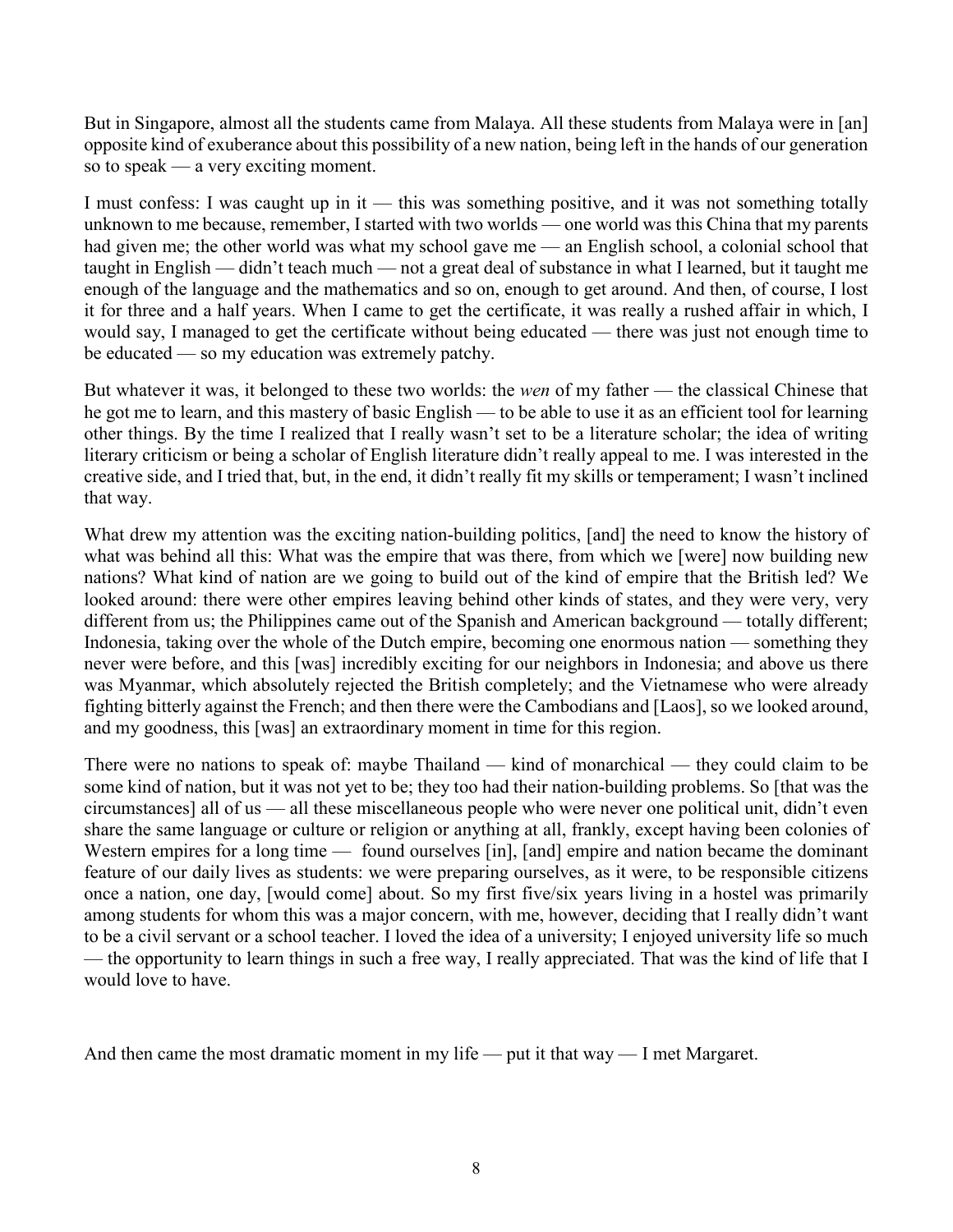Now I met Margaret in a literature class — she was a student of literature; she was [inaudible] fond of literature — to her, literature was really wonderful. She was a year junior to me, but we met in the class, and we found we had much in common, but what was remarkable was, while we found much in common and got to know each other, the more we knew each other, the more we realized we were uniquely outsiders in this new sphere — everybody was an outsider to some extent when this new nation was yet to be; nothing there was clear cut, with little miscellaneous structures all trying to renegotiate something that would make themselves come together as a nation.

And there we were, both of us.

In my case, born in Southeast Asia, but somewhere else in the Dutch territory, brought up in a Malay state — not a British colony; instead, a Malay state — looking to China as home, and then being forced to return to this Malay state — about to become a new nation called "Malaya" — and really not belonging to any of those Chinese communities out there: the vast majority of them were either Hokkien, Hakka, Teochew, Cantonese, and they all had their own organizations, own networks, own associations, and so on. Whereas we — my parents and I — [were] people from Jiangsu speaking Mandarin and my mother and father never learned any of those dialects — that's how separate they were, in a way, that their obsession with China (back in their country of origin) kept them apart from the peoples below. I was really an outsider not just among the indigenous and local people; I was [an] outsider even among the Chinese community. I didn't belong to any of those major organizations and networks that were predominant among the *huaqiao*.

I found that Margaret was even more so: She was born in Shanghai. Her father, as I discovered, was actually a Taiwanese who was born in Jilong (Keelung, 基隆) in northeastern Taiwan, but studied in Xiamen in Gulangyu, and then went on to Yanjing University (Yenching University, 燕京大學) and became Chinese in that way, whereas her mother came from an obscure town in northwestern Fujian, and [was] not related to any of the other Hokkiens in Southeast Asia. In fact, till now, till this day, I have never met another family from the town called Shaowu (邵武) — it's on the way to Jiangxi in northwestern Fujian.

I didn't know all these things, of course, as I met Margaret, but eventually as we got to know each other, the more we found that we not only had common interest in literature, we not only got fond of each other as human beings, fond of literature, fond of music, shared a lot in common, but in the end we found ourselves both on the edge of all the communities and societies, in her case even more unique, for me, because, in her case, her family broke up, father and mother were separated, father returned to Taiwan, mother remained — an extraordinary woman. There are two women in the world I admire tremendously: my own mother and Margaret's mother, in her case, a woman who brought up five children on her own. As a teacher and did that, and coming from this place called Shaowu.

As we realized why we were, in a strange way, equally excited by the idea that we (could) now be part of a new adventure to build a new nation called "Malaya." This Malaya was new to everybody, but for us we were on the margins of everything anyway — all of us being on the margins of a yet-to-be country, [which was just] extraordinarily unusual, and something that we really learned to appreciate. So meeting Margaret not only meant that we'd begin [being] attached to one another, we found that we really wanted the same thing: we wanted to see this country called Malaya succeed.

To cut the story short: We went, we studied ([my father had] supported me and my move to history) to be a scholar, to learn, and, as it turned out, when I turned to history, I turned to Chinese history, quite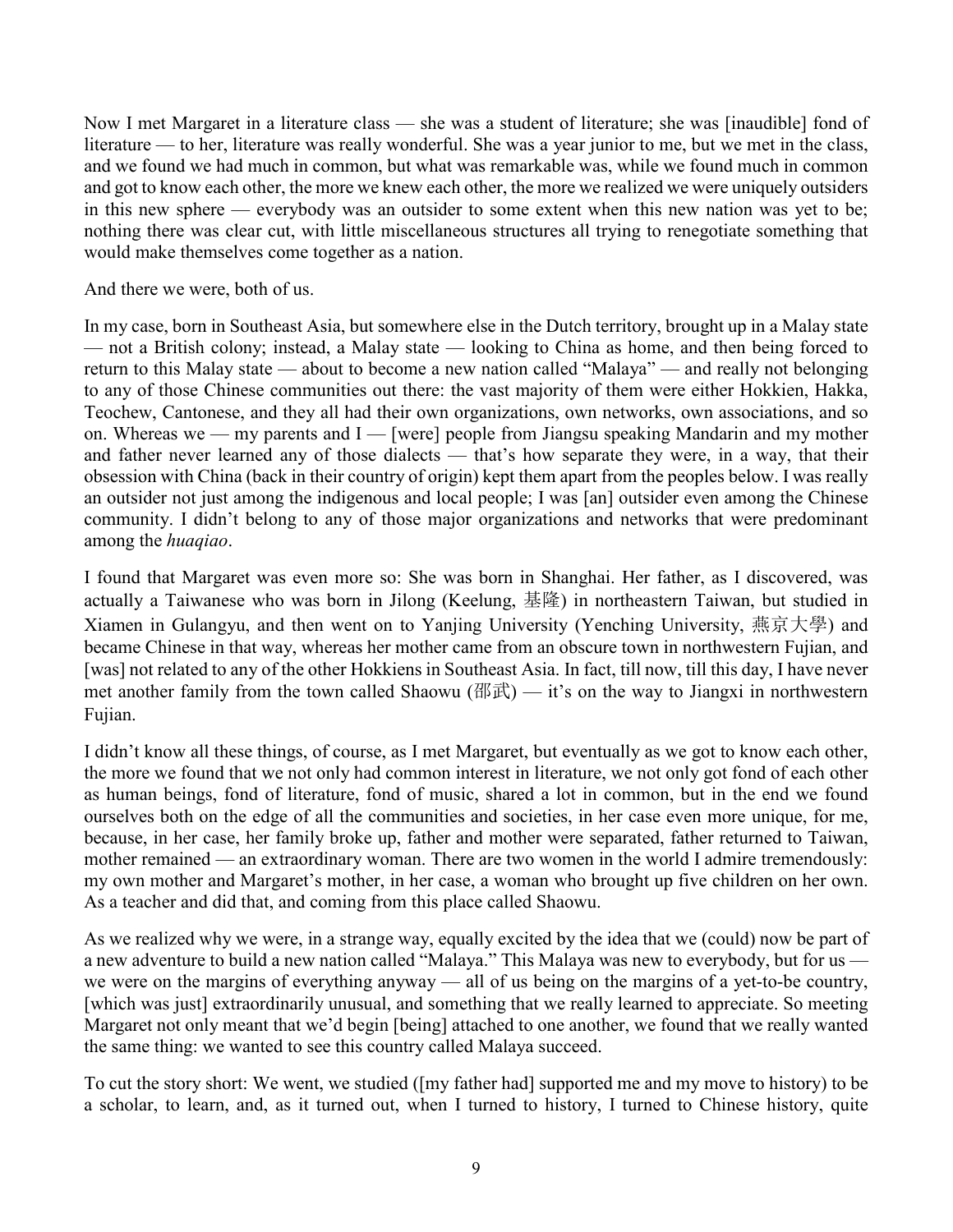naturally, because that was really interesting — I wasn't interested in British history; I certainly wasn't interested in British *imperial* history. Whereas I was very curious about the Chinese in Southeast Asia so many of them — their history, the fact that people like Kang Youwei (康有為) and Sun Yat-sen spent years among these *huaqiao* in Southeast Asia and influenced the way of thinking and influenced the way, in fact, the Nanyang *huaqiao* developed and became patriotic *huaqiao* — *aiguo huaqiao* (愛國華僑) that so dominated the story by my lifetime. That kind of interest drew me to history of this part of the world.

And when it turned out that I could not do modern history, because by that time the anti-Communist policies of the governments of Malaya and the British behind it, and the fact that the Cold War had been extended to this part of the world meant that anything to do with China — modern and contemporary China — was suspect; we could be Communist agents — fifth column — for the Chinese Communist Party, spying for China, or, being very nationalistic and supporting the Guomindang, who were also sending agents to Southeast Asia to influence the Chinese people and carrying out, as it were, the kind of political civil war between the Guomindang and Chinese Communist Party among the *huaqiao* in Southeast Asia. That was a fierce thing going on throughout the 1950s and 60s.

In that context, the fact that my father had stayed away from all this and not being active in it had in fact passed on to me a certain hesitancy about joining in things which had no direct concern to us and the excitement of building Malaya actually freed us from being locked in into any particular Chinese political dilemmas which the ordinary — most of the overseas Chinese — were faced with, so in a way, gave us certain freedom from that kind of politics into a new venture, a new initiative that excited a whole new generation, all of us, prepared to give up a lot of our lives to make sure that this new nation could succeed one day. In that context, I turned to history and because I couldn't do modern and contemporary Chinese history, I turned to ancient history — that's just a long history by itself and that's eventually how I turned to sinology when I went to London to do my PhD.

By the time I came back, in 1957 — coincidentally, on my way back on our ship back to Singapore — the Federation of Malaya became independent. The country was now legitimate. We, as Malayan citizens were now recognized internationally — this was a country, but it was still very much the early stages, the country was only starting to build a nation; many, many people were very fearful of what would be the outcome because there were different ethnic groups, different kinds of interest and many of the people in the country were involved in the politics outside — the Malays involved in Indonesian politics; Indians had Indian politics; the Chinese, of course, interested in both mainland and Taiwan politics. So in that sort of context, what (were) the chances of building a peaceful and harmonious new nation out of this Malaya? It was really a challenge.

I saw that, however, both — and this is interesting — Margaret, who came from China to Penang and Singapore, had only lived in British colonies — never had anything to do with the Malay state, whereas actually I grew up in a Malay state, so I had a feeling and a certain affection for the nature of Malay society, but when it came to it, when I came back to teach, I asked to teach in the University of Malaya's division in Kuala Lumpur when that was set up, so that I could move to and work in Kuala Lumpur in the heart of this new country called the Federation of Malaya, Margaret was only too happy to join; she was delighted. This — leaving Singapore to come with me to Kuala Lumpur — was part of the same, in a way, vision of our link with this new country. And she joined me; she became a Malayan citizen; she [started to learn (inaudible)] Malay; she prepared herself to eventually become someone in the Malayan Teachers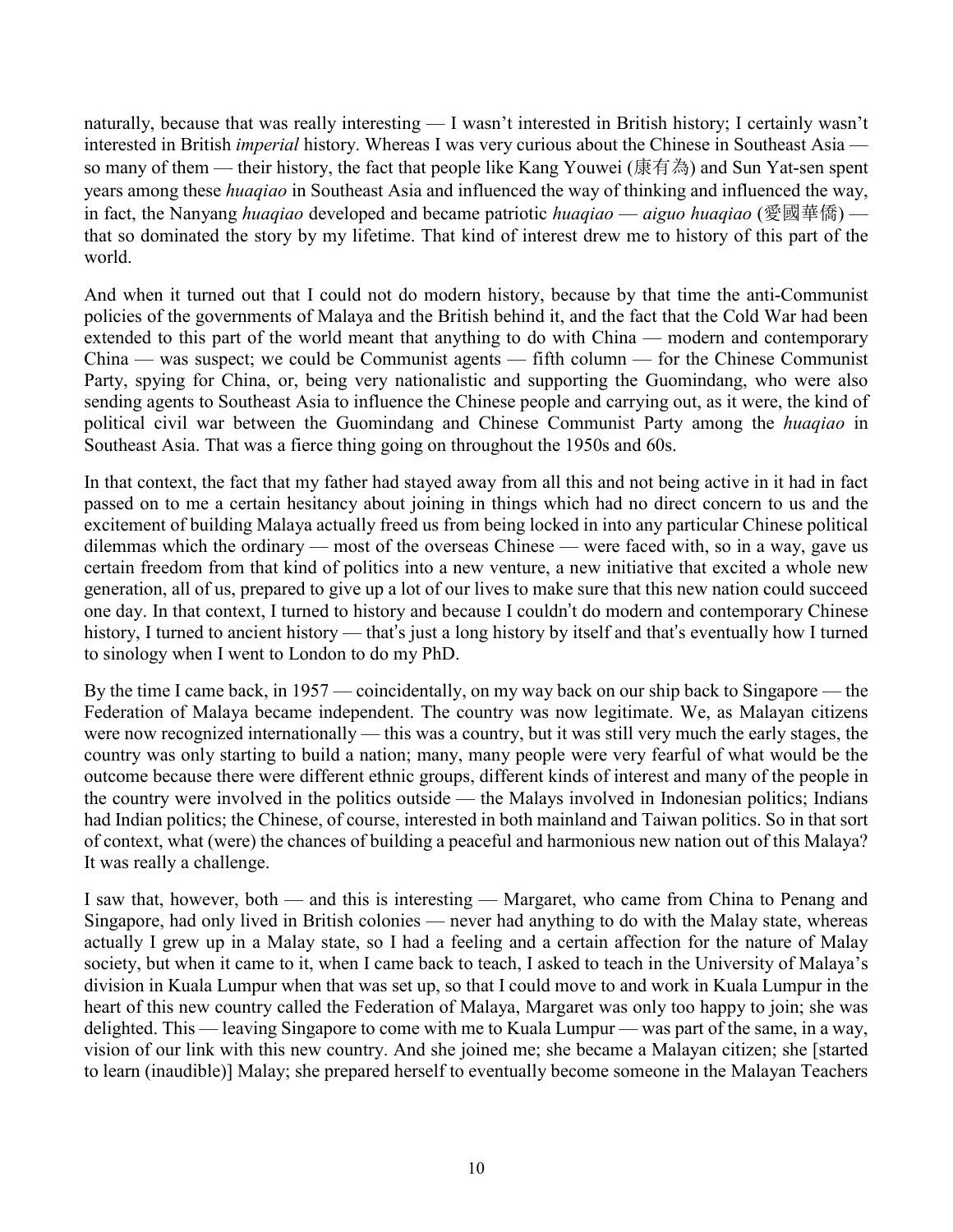College to educate the new generation of students, in particular in English language as a working language for official business and legal business.

We were prepared. We committed our lives to the University of Malaya and I taught Chinese history and I continued to work on Chinese history — pre-modern — I taught in fact pre-modern, at least in Chinese terms, but not *jindaishi* (近代史) but *gudaishi* (古代史) from 1500 to 1800, which, in the West, they call it "pre-modern," but in China, if you take out the Opium War [then that would be the (inaudible)] beginning of *jindaishi*; anything before the Opium War was *gudaishi*, then I would still continue to teach *gudaishi* in the University of Malaya.

Coincidentally, all that time, what was happening to the Chinese in Southeast Asia was uppermost in the minds of all the governments, not only in Southeast Asia, but in the United States, in China and, for that matter, other active members of the Cold War that this was a political kind of linkage with the Communist world through the Chinese, which had to be watched and treated with great care and caution. And of course within Malaya itself, there was emergency — the Malayan Communist Party was fighting a desperate war, which the British called "terrorism" — early use of the phrase to call it "terrorism" — and it was a very bitter war.

Although I was a federal citizen by 1949, I was perfectly aware that this was the situation there: It was very clear [that] every Chinese was suspect, and if we showed any interest in contemporary China, we were even more suspect. And so I had learned, as I had learned in Nanjing itself, among my fellow Chinese students, how to keep your head down when the whole government [was] out there looking out for dangerous subversives among the students. In Malaya it was in a way the same; the special branch was keeping an eye on us. Many of my own classmates in University of Malaya went to jail and were detained for anti-British activities of one kind or the other, so it was a time of great tension. It was a mixture excitement, tension. Ultimately the hope was, out of all this, the British would leave one day; the country would be independent, and we would have a chance to build a nation that we could call our home because we had participated in and helped to build it up. We, as it were, were part of the work in progress, as we saw it at the time.

Margaret shared everything, and because she was willing to make that commitment, our partnership was more than just an ordinary marriage of husband and wife; she was equally committed to the picture of our future in this home associated with a country.

Let me now bring it all together, because this is just our lives, and now my books — two books — tell that story. What did we make of all of this?

It's quite clear that, when the time came, I was still committed to wanting to be a scholar and teacher, because working in a university, teaching at that level, doing research was the most wonderful thing I could imagine doing for the rest of my life, and Margaret supported me in that, and this became, as it were, the focus of a new kind of home — not a home that was tied to a country, but home that could tie to an environment in which there was a freedom to learn. I began to be enamored of that, I was actually completely lost in enjoying those opportunities to learn and to teach, while being, of course, very cautious about what I was teaching, because I was perfectly aware that all of us, particularly those of Chinese descent, like me, and whatever we were teaching were being carefully scrutinized [by] my fellow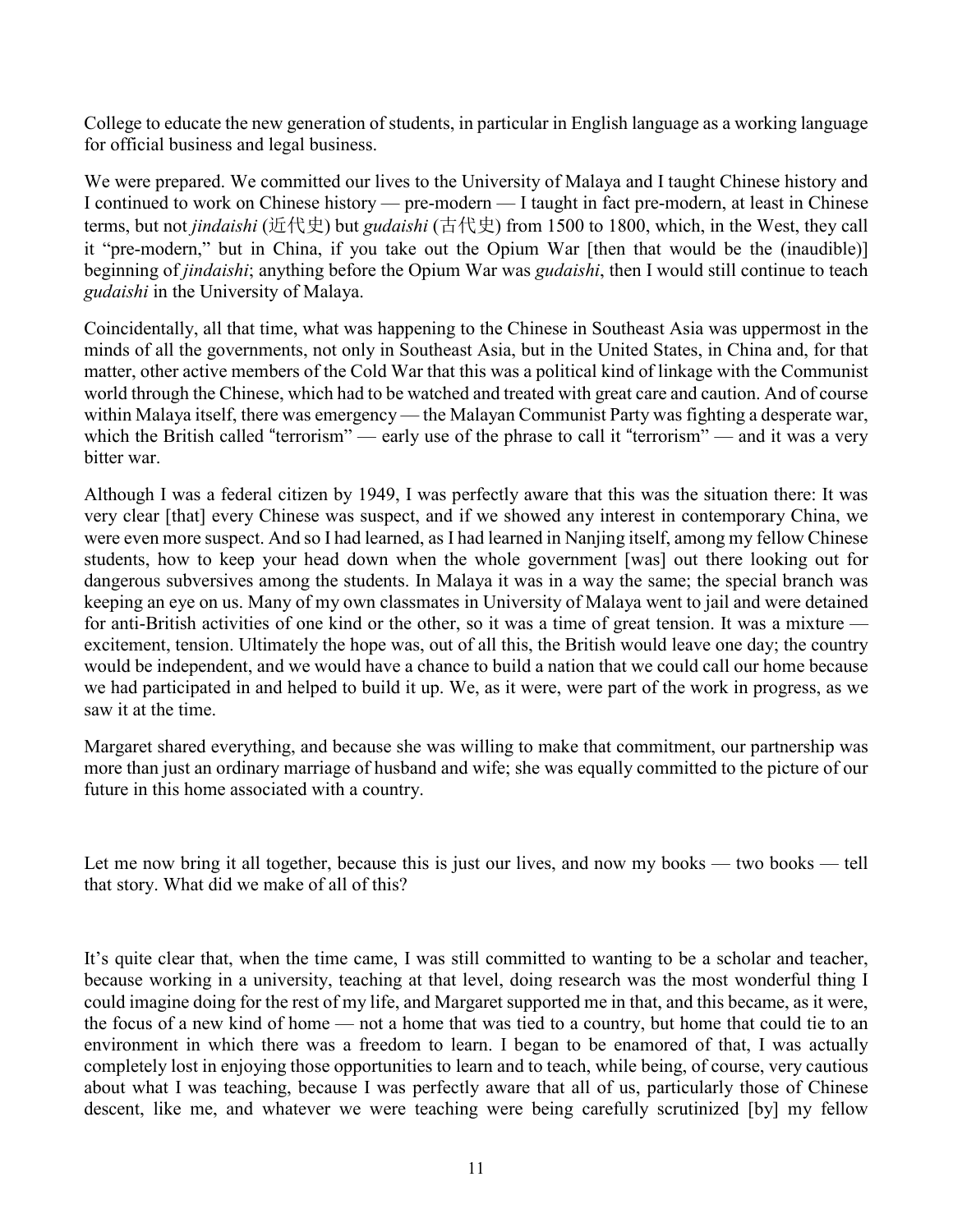colleagues or students — they were out there, making sure that I wouldn't do anything wrong. That was assessed, I was aware of that, and I accepted that. That was part and parcel of this painful process of nation building in the middle of a Cold War, in the middle of ideological bitterness on both sides, totally irreconcilable and willing to turn to violence and so on. It was not at all a pleasant or easy environment to live in. All that, I totally accepted — those were part and parcel of what was given, and it was in the context of what was given that we could do what we could do, whatever we could do to make this country work. And I was prepared to do that, but in my little frame of Chinese history — ancient Chinese history, (which) I taught in the University of Malaya.

All that time, as it turned out my work on Chinese history came to be recognized. I became better known for my work on Chinese history. At the same time, my commitment to Malaya, the years I spent trying to define what this new Malaya and new Malaysia was turning to be. You see even the borders of the country were indeterminate; we were still in the middle of shaping what this country was going to look like, what with the British were leaving behind Sabah and Sarawak, and making sure Singapore would join in the rest of the Federation of Malaya to be larger country called Malaysia — the complicated issues [there's] no need to trouble you here — but to bear in mind at least this was a period of great changes, all internal changes and much tension, including ethnic tensions between the Malays and the Chinese, including ideological tensions among the Chinese themselves — between those who were not Communist and those who were very sympathetic with new PRC China.

All this was happening at the same time. I not only became known as a scholar of Chinese history, it became expected of me that I would know what was happening to China and, indeed, what was happening in China was extraordinary, I mean, while all this was happening, there was the Great Leap Forward, after the Hundred Flowers Blooming, the Great Leap Forward, and then eventually the Cultural Revolution. I was expected to know what was happening. That was impossible; I couldn't know; I didn't know, because in the anti-Communist policies of the time anything to do with these subjects — these books were banned, were not available, none of their sources were available to any of us and we had to make do reading bits and pieces here and there, but really not able to explain or to understand it. That's one side.

On the other side, I was increasingly drawn to the history of the overseas Chinese. I was interested from very early on, but I got into Chinese history, and now I was really drawn, much, much more so, because, if I wanted to identify with the country called Malaya, the Chinese in Malaya and their future — their political future, in particular, where would that come from? — had to rest on its history: what the Chinese contributed to the development of the country, how it related to all the people, how well they fitted in for a long time, until the problems came with British intervention in Malaya, the Malay states' and the Chinese governments and the British and the Chinese conflicts and so on, or these added to the complexities in that relationship, so the study of the overseas Chinese became more and more intense, of intense interest to more and more people, and I began to take that very seriously, and I said, it is my contribution to this formation of a new Malayan state to help to understand the role of the Chinese, the history of the Chinese contributions to the making of this country and to be able to make the Chinese also understand their future role in the country to be.

All these were part and parcel of the kinds of things that were going through my mind: that by contributing to Malayan history, I was also contributing to an understanding of all the Chinese in Southeast Asia. That subject itself was being studied by more and more people, so I would engage in that as well. While all that was happening, this subject became enormous, and I had to, in a way, make a choice: I knew, for one thing, I could not directly contribute to Malayan history to my satisfaction. I did not understand enough the roots of Malay society, the Malay sultanate, the Malay state as such — those riverine states that had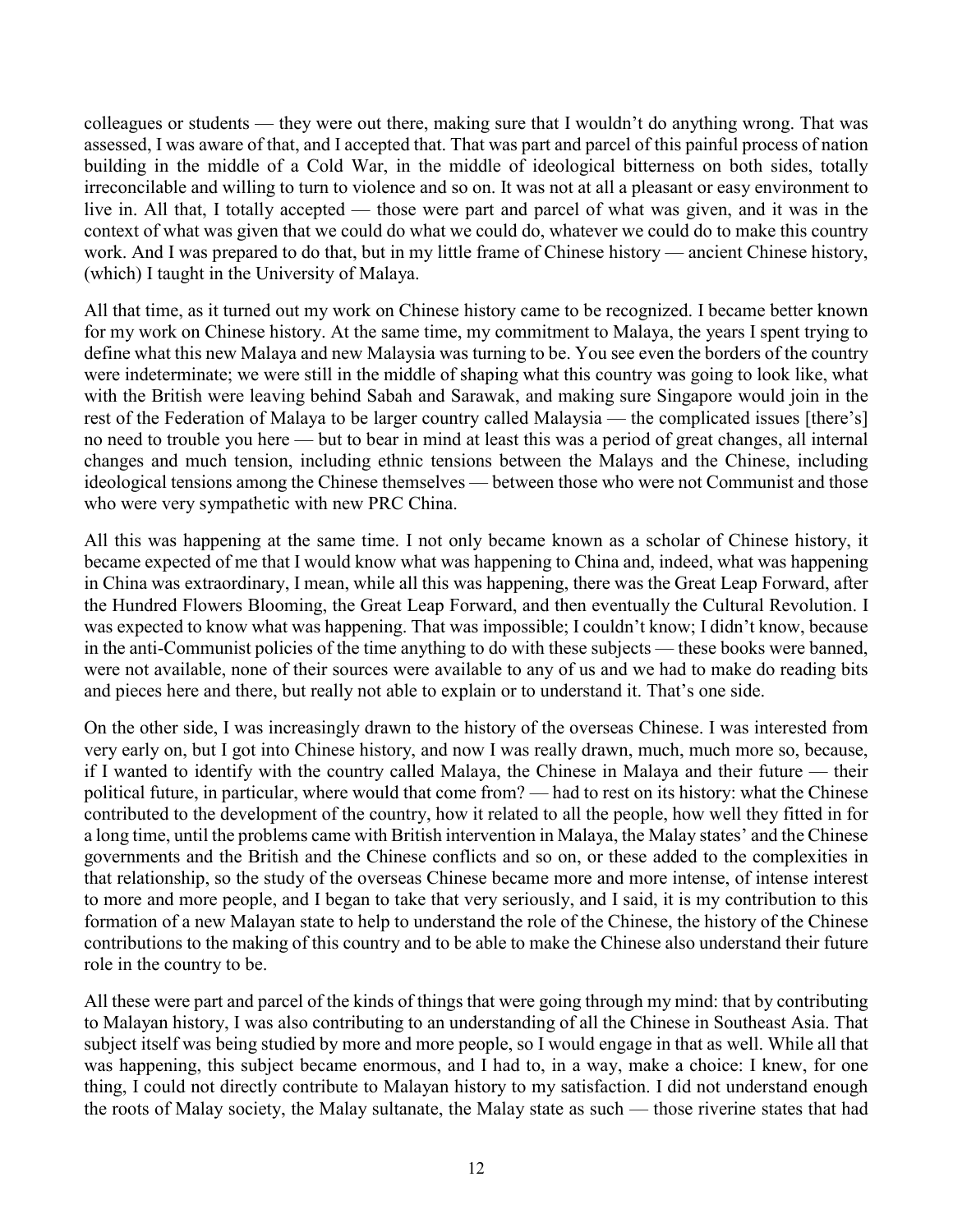developed over centuries and how they evolved among themselves into the kind of Islamic states that eventually became [the] Indonesia Raya, Malaysia Raya, the large territories involving the Malay peoples — I didn't really belong to that; I knew I could not make a contribution there that would be of any great significance compared to what other people could.

I could make a contribution to the study of the Chinese, but, in comparison, what I was also, at the time, being recognized, was that I knew enough Chinese history to be expected to understand what was the role of [the] relationship between the Chinese past and the Chinese present. How, for example, do you explain what happened after the Great Leap Forward, the Socialist Movement and down to the Cultural Revolution? And when that happened, I was drawn into a lot of other conferences, meetings, and so on, in the midst of the Cold War; for us, it was an unavoidably political subject. I was not interested so much in the politics of it; I was particularly concerned to understand how could Chinese civilization — that heritage of 3,000 years — end up with Mao Zedong's attack on the whole of [the] Chinese tradition to build on this Cultural Revolution [inaudible], ultimately [wanting] to eliminate all signs of the hereditary values that the Chinese were so proud of. How could that be explained?

I was myself so intrigued by that very question, that I really was tremendously tempted to learn more about it. It was in that context, when I was very much involved in university administration, teaching, and really over-stretching myself, I was conscious of the fact that I wasn't doing enough research. I was not learning enough — trying to teach and get things done, while not learning enough to make myself clear and credible in trying to explain what was happening was something that left me with great dissatisfaction; I was totally unsatisfied in the way my life was going. It so happened, coincidentally, I was offered jobs abroad, and funnily enough, all jobs that I was offered was on the study of China — not on the study of Malaysia or Southeast Asia, but on the study of China — and the opportunity to get back to research was, frankly, irresistible.

Margaret was perfectly aware how I was getting very frustrated at my lack of research and the fact that I was not learning enough to satisfy myself, and [she] realized how deeply I was concerned about my own academic future as a scholar, so when these offers came, she seriously considered them. We discussed it, because it involved her: She was committed to Malaya just as much as I was — she had learned her Malay, prepared herself for a career in [the] Malayan Teachers' College, and we had in fact made our decision to build a new home (we built a new house), we had three children — two of them were already in primary school, learning the national language, preparing themselves to go up in this new country called Malaya. But the fact that I was not able to do what I believed I had to do to remain a scholar troubled her almost as much as it troubled me, so when the offers came, she shared my concern: "Maybe we should take up one of those offers, go away for a few years, do your research, and then come back."

On that basis, we made the decision to leave (for my job at [the] University of Malaya, I didn't want to leave, but it was necessary; I had to actually leave it to somebody else), have my research, take my chances, and come back later on. I was prepared to do that; Margaret was prepared to do — that decision that we made together, in fact, had greater implications for *her* career than for mine. It was actually for my career, and was a great sacrifice [on] her career to make that decision with me. That really turned the story round about this question of home: "If home is Malaya, the country (we've got China, and now it's Malaya), if home is a country, if home is this particular university campus that I've enjoyed so many years of working, then why are we going away? Why are we going to do something else?"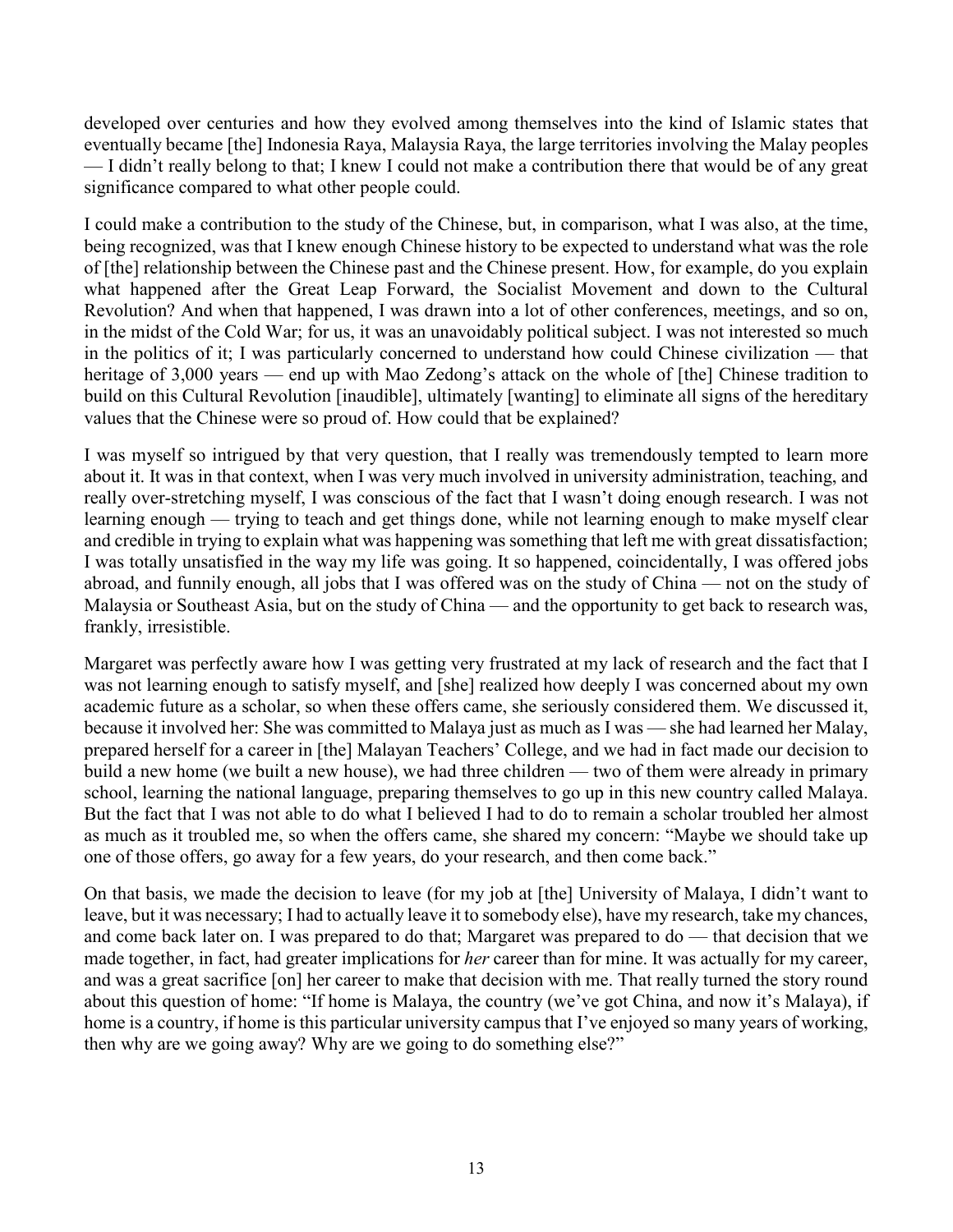All that thinking led us — well, we made the decision: we did leave — to that final conclusion where, at the time when we left our house to get ready to go to Canberra, Margaret turned round to say, "Not to worry. *Home is where we are*," and that was the conclusion part of it.

What else could I draw from it? I want to draw three things from it. Home is where we are is the first; that was obvious.

I had lived a life in which there had been very few choices I could make; most of the choices were made for me; most of the choices were limited choices — the best choice I could get, I could [make]. In the end, the only choice that was totally free was that choice to marry Margaret, and Margaret's choice to take me as her partner. That was the one choice that both of us made *freely*.

In making all those choices we were surrounded by larger political concepts like empire and nation ending empires and starting nations — and it was a much, much more painful and difficult process than anyone had expected (certainly than I had expected), and Margaret and I felt these complexities, and ultimately it was work-in-progress and was going to go on — it's still going on, to be quite frank.

But in the middle of all that, there was one great discovery that both of us made: no matter what things were like, choice or no choice, you make the most of it, and you look out for — you seek — the little freedoms that you can get, because freedom is never absolute; we can never have enough of it. And it can never be some kind of ideal: that you *must* reach that ideal freedom — either that or nothing. That's simply not practical and not something that we experienced, and it is not — we don't see it as — necessarily a universal thing; it could be, but not necessarily. What was important was, if you can get some freedom, take it. Take whatever freedom you can get, look out for it, find your freedoms, make the most of it, and if you make the most of the freedoms that you can find, you can find you can make a life that can be quite satisfactory. In that context, then, indeed, the conclusion must be: *Home, is wherever you are*.

Thank you.

### **Mr. Ching Hin Anfield Tam**

Thank you, Prof. Wang, for your insightful sharing. The following session will be open question and answer, moderated by Dr. John Wong, convener of the Delta-on-the-Move research cluster of HKIHSS. As reminded previously, if you have any questions for Prof. Wang, please submit them through the Q&A button in Zoom. We'll then read them out during the session so that Prof. Wang can answer them. So, Dr. Wong, please.

### **Dr. John Wong**

Thank you Anfield. We have quite a few questions on *identities* — let's start with that if we may. Let me just choose this one, for its representative line of question: [Prof.] Jean-Pierre Cabestan [Chair Professor of Political Science, HKBU] would like to thank you, Prof. Wang, for the talk you give in Hong Kong to us in Hong Kong at this particular juncture. His question is this: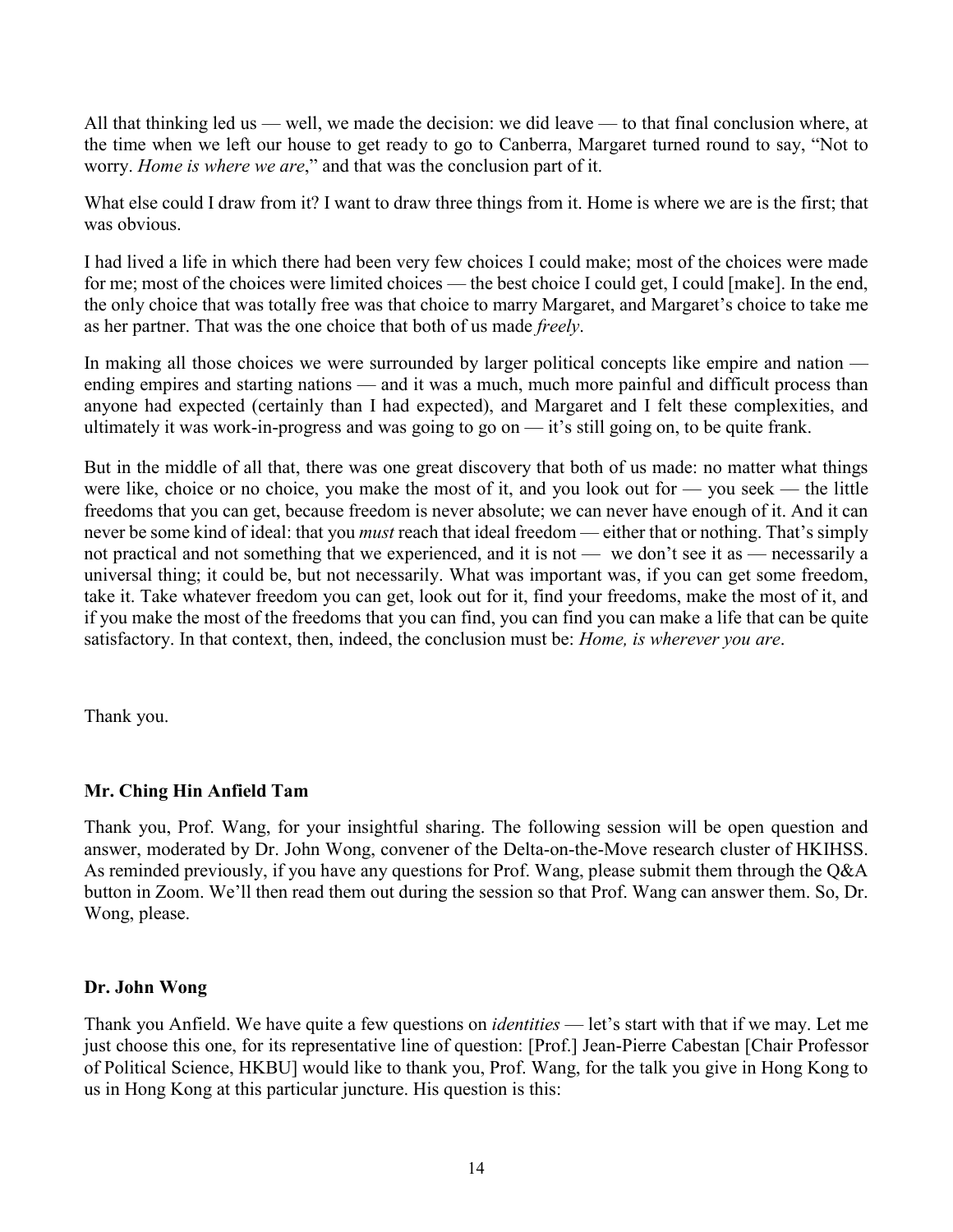We all have multiple identities — our children even more so — as globalization is getting more profound, but how can we reconcile this reality, with growing nationalism, particularly in China, where only one identity seems to be accepted and acceptable. In other words, is there still some space for multiple identities and even for different ways of being Chinese?

## **Prof. Wang Gungwu**

That's a very good question and a very difficult one. Obviously, it depends on where you are. If you are in China today, you may be under tremendous pressure from your fellow citizens, by the Chinese government, the Chinese Communist Party, and by your neighbors, and so on, to be nationalistic. In that context, the pressure to be nationalistic, I think, is going very strong, and this is part and parcel of the development that I experienced when I was young — the idea that empires become nations (I could go into that because it's a very big subject). What underlines that is the idea that in the 19th century, a new kind of empire had developed — never known before. Before then, empires were empires of monarchs, all kinds of warriors fighting among themselves (and whoever won [would gain] territorial expansion), including all kinds of peoples in empires. They were monarchic, they were feudal, some of them had religious backgrounds, and so on, but there had never been something called a "national empire."

The national empire was an invention starting from the 18th century. I would say that the people involved were people like [those involved in] the independence of the Dutch from the Spanish Empire — that was the first nation that came out of an empire, but it was not really fully understood, because it was a context of formation of sovereign states under the Treaty of Westphalia (and it's often seen that way, that nations emerged from the Treaty of Westphalia). What is important was, from the emergence of nations, what had been previously feudal empires or commercial empires, like those of the Dutch and the British and the French before, now became national empires: [For example, now the French empire was] seen as [an] empire of the French *people*, the French *citizenry* — the whole French nation were in charge of the empire. Similarity with the British, and, of course, the Dutch had that already, and that was expanded: [it] attracted the Italians when Italians became one country in the 19th century, and the Germans when they got (re)united under Bismarck — they began to also think in terms of national empire. Finally, in Asia, the Japanese were converted by the same idea, that you have a national empire — empire in which the nation extends its territory over vast areas as a nation.

Then you get to develop the idea that *empires come to an end*, when empires ended after the Second World War, because they fought each other to a standstill. All these empires had to go home to their own nation states. French went back to France, British went back to England, and so on, and the idea then: what they were succeeded by were all to-be nations — nation-states, and the post-1945 world order, under the United Nations, was a world of united nations. All nation-states qualify.

Now up to that point, China did not fit in into this concept of empire or nation, because China was never a national empire: it was the Manchu empire — a bunch of Manchus conquered China; before that, the Mongols; there were others, but the relationship between the Manchus and the Mongols and the Chinese were historically rooted in many, many encounters in the past, and, in the end, it was possible for a Manchu to become a Chinese, for a Mongol to decide whether or not to be a Chinese. All these things were left in the open and over the centuries were extremely vague — there was no territorial understanding; there's no idea of sovereignty. None of these things existed.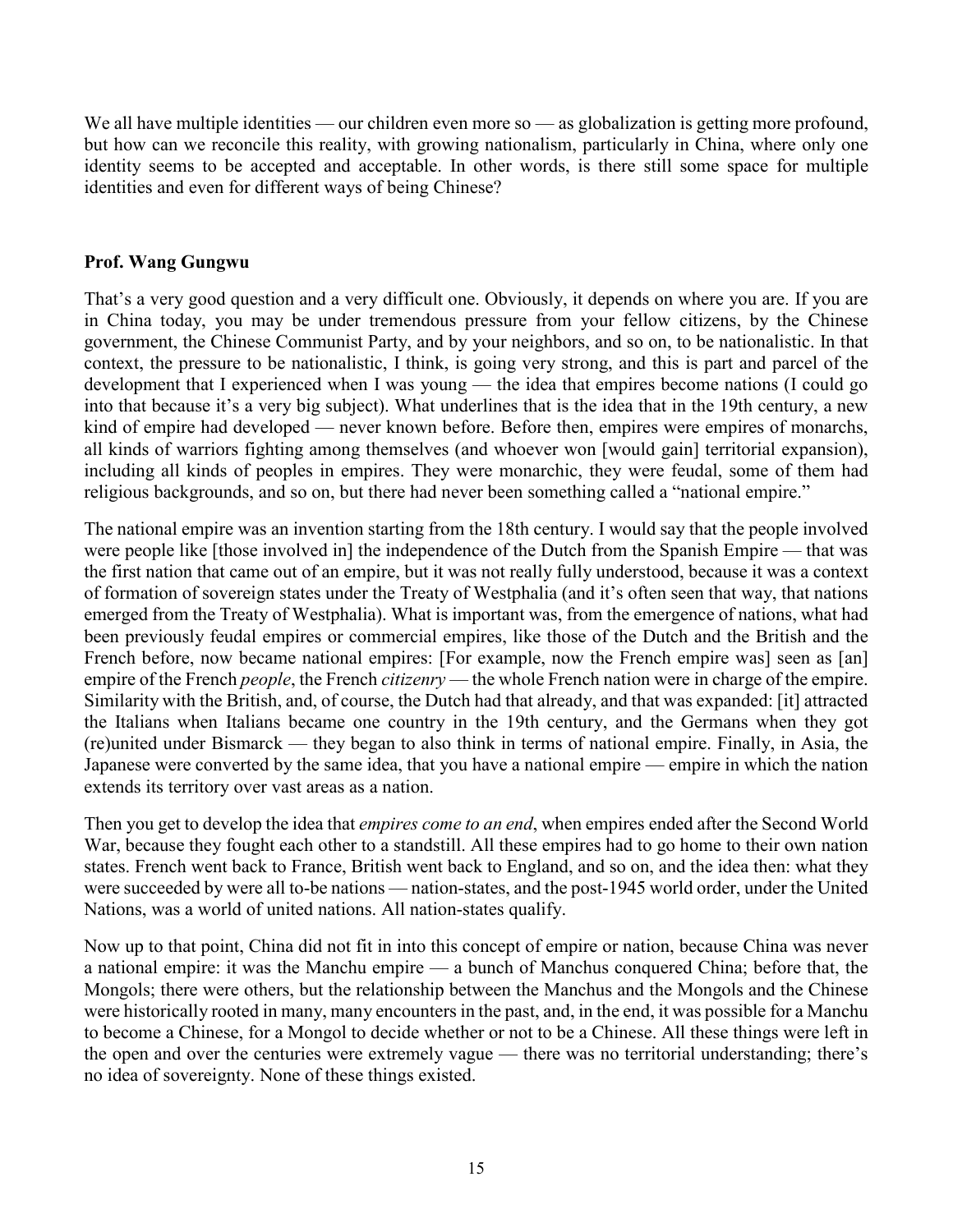But the Republic of China under Sun Yat-sen broadened the concept of nationhood, of nationality, and even then, immediately, he found that it was a very tricky one, because, if he pursued that, then, Manchuria was not part of China, Mongolia was not part of China, Tibet, Xinjiang, all these places were not part of China. China would only be *Han* (漢), where the *Han* people were the clear majorities and, that, Sun Yatsen hesitated, and, you remember, they began to adopt the Manchu term and adapted it to *wuzugonghe* (五 族共和) — the "five people's republic": [to include] all of them — all of them are Chinese in a big sort of way, and they got recognized when the Qing passed on its mandate to Yuan Shikai as President of the Republic. The Qing Empire became the Republic of China under Yuan Shikai (袁世凱), and it was internationally recognized, more or less, as a legitimate process.

Now, on that basis, they began a new nationalism, which included all the territories once held by the Qing Empire, and this is why they have problems today — they have problems today, because at that point, Sun Yat-sen's *minzu zhuyi* (民族主義) suddenly became very difficult to define. They found themselves unable to call it "*han minzu*." They had to call it *Zhonghua minzu* (中華民族) — they had to invent a term to cover this area of — finally determined by the Chinese Communist Party to be — 55 nations or 55 nationalities, using the phrase that the Soviet Union had created. Now this has led to tremendous confusion all round, led to the tremendous difficulty that China now faces today, because everybody's asking the question: What is China? — this including scholars in China themselves, and because they ask this very difficult question, I think the regime finds it very necessary to encourage the people to feel nationalistic about the territory that they inherited from the Manchus in 1911 and 1912 that includes the defined territory today — can be modified a little bit on the edges, but the whole area must be included. That means Tibetans, Uyghurs (Turk, or Xinjiang people), Mongol people, and Manchu people, all of them are part of a *Zhonghua minzu* that is yet to be defined.

Now we can see that this painful process has made this nationalism something that is quite new, quite uncontrollable, and extremely difficult for even the leaders in Beijing to define in such a way that everybody understands and accepts, and I have a feeling that this is going to be an ongoing process for a long time more.

### **Dr. John Wong**

Thank you very much. We have a couple of follow-up questions on this issue of identity and overseas Chinese. Let's start with Prof. Chen Zhiwu, our colleague here at the University of Hong Kong, who asks: From your interactions and research, what are the most serious misunderstandings by mainland Chinese about overseas Chinese? Where does the big gap lie between the two sides?

# **Prof. Wang Gungwu**

The misunderstanding — you can call it that, I suppose — really began at the end of the 19th century, under conditions which were very, very different from today. It began when the Manchus themselves found it extremely curious that they were not protecting the Chinese who were — millions of them living in Southeast Asia, and the British (and the Dutch) could claim that those who were born in British territories (or Dutch territories) were British subjects and not imperial subjects. When that conflict arose, the Qing dynasty found itself almost obliged to take on the responsibility of protecting people who came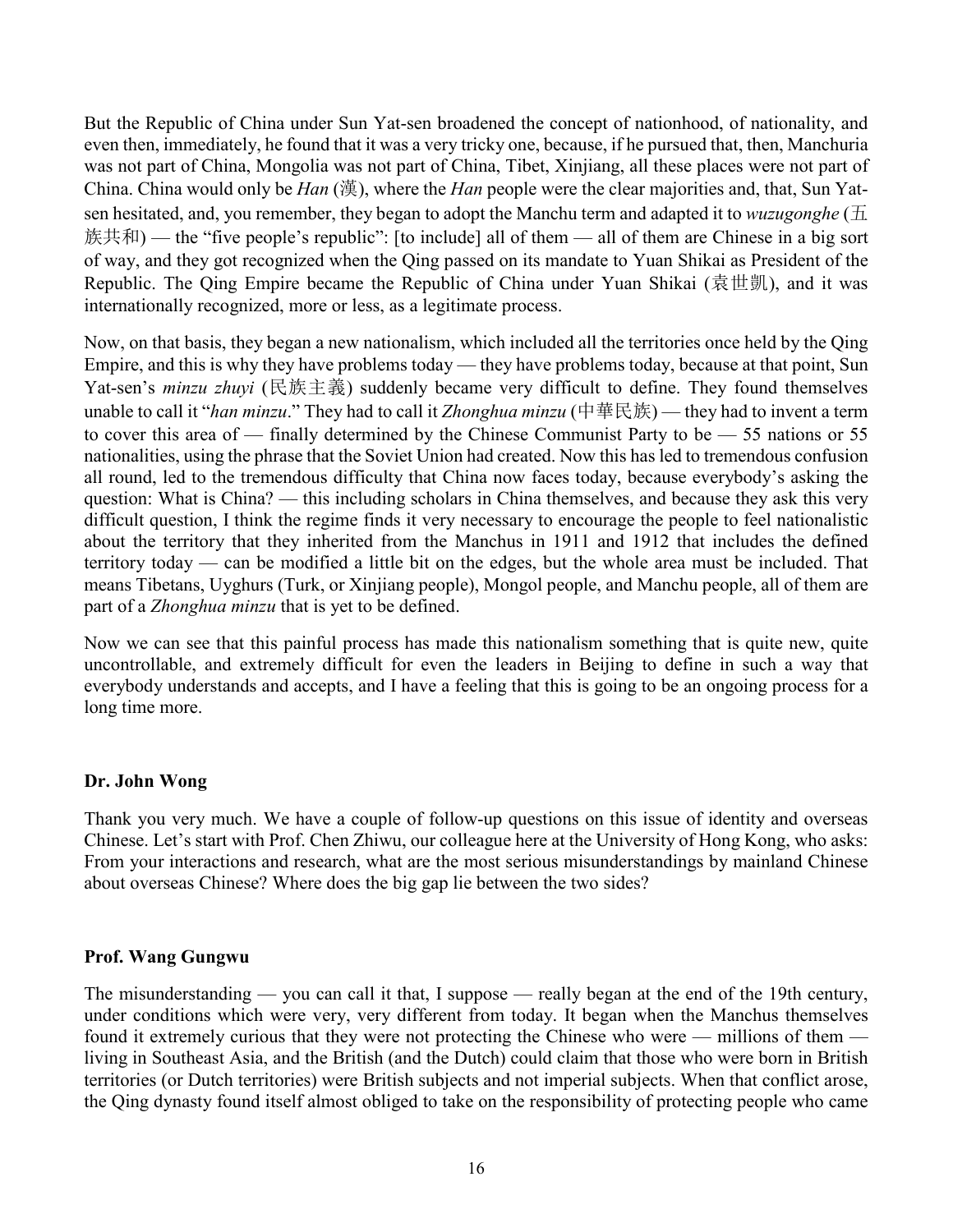from China, and that was the beginning — there's a misunderstanding on the concept of nationality already. The British had a concept of nationality and national empires, so if you're born in a Strait Settlement, in Singapore, for example, in a colony, the British [would] say you're born as a British subject, and, similarly, the Dutch did the same. Now, in that sense, the British had claimed them as their subjects and at that point, no Chinese emperor cared to which these people were going to. And they suddenly realized as they really were negotiating the treaties — the so-called unequal treaties — in Beijing and so on, they found that, while the West were defining very clearly what were the rights of *their* citizens, the Qing wasn't able to do that for their citizens. So they had to redefine it and find ways and means of doing so, so gradually emerged the term "*huaqiao*" — it didn't exist before. It was a brand new term more or less worked out by the end of the 19th century to cover every Chinese born of a Chinese father outside of China [to be] a Chinese citizen, by definition. There was no law saying that; it was just simply a definition. It was made into a law finally in 1909.

You can call it a kind of misunderstanding because this kind of recognition was based on the idea of nationality, whereas the Qing, when they called them *huaqiao*, did not have any concept of nationality. It's simply that you were subjects of the Qing emperor, and then the emperor was obliged to protect you and then started to create consul generals and so on, sent out to Singapore, San Francisco, and elsewhere, to protect those citizens or the subjects of the Qing emperor. Of course the *huaqiao* were delighted, because up to that point they were unprotected. They in fact had to accept whatever was happening wherever they went to. They had no choice; they simply had to adapt themselves to the circumstances.

In the middle of all that, this *huaqiao* became an active component of the revolutionary forces under Sun Yat-sen and his followers, and when they won, that process was taken up in the Republic of China, and they were defined now in Western terms, that all these *huaqiao* [were] citizens/nationals of the Republic of China: they would have Chinese passports, they were recognized by China, and the Qing definition that was created by the declaration — or citizenship law — in 1909 confirmed that, which the Republicans used. After that, *Nanyang huaqiao* was taken to mean: all *Nanyang huaqiao* were patriotic, that they were all the same, they were equally loyal to China, bullied by foreigners, treated badly by foreigners, and the Chinese government must protect them from foreigners, and they made no distinction — if you say you're Chinese, your father is a Chinese, [then it's] automatic. That understanding, which is what they call "*jus sanguinis*" — by blood — they're descendent by blood, becomes the basis.

The idea that all Chinese are the same came out of that: all *Nanyang huaqiao* are *aiguo huaqiao*, and *aiguo huaqiao* all the same, and therefore the country must protect them: if they're *aiguo* (patriotic), how can the *guo* (country) not *ai* (love) them? The *guo* must love them as they love China, and this is a reciprocity, which the Chinese government must accept as a responsibility.

Now on that basis, you can say it is a misunderstanding, because it's not a basis on the people loving China or loving the Chinese government, and the Chinese government loving the Chinese people — it was nothing like that on the ground. It was really a kind of device whereby people could travel, people could do business, people would have advantages, one way or the other. It was a very practical device that everybody around the world used in any case.

But that was the beginning of this misunderstanding. I remember growing up being told that "all *Nanyang huaqiao* are alike." But it was very clear, obvious [to be not the case]; easily, just looking around, you found that the Chinese who grew up, settled there many generations in Thailand and those in the Philippines [were] *totally different*. They [were] not at all like one another — they didn't even talk like each other, they couldn't understand each other, they were using different languages. Those brought up in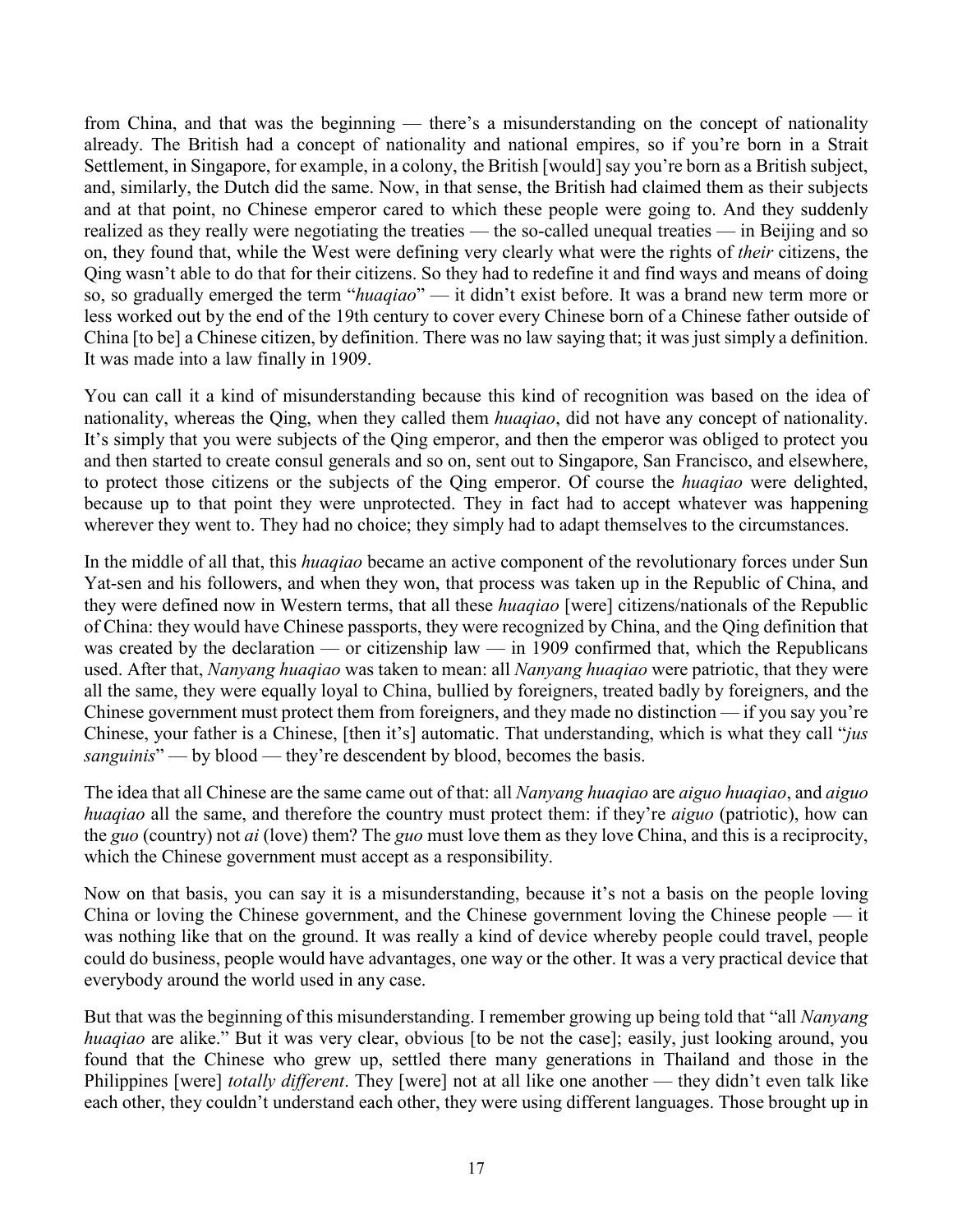Dutch Indonesia or Dutch East Indies and became Indonesian, again, [were] totally different from those in the Philippines and in Thailand, and those in Myanmar, those in Vietnam, all of them were different and was not so difficult to understand — very obvious actually, we all knew that by instinct — so to say *Nanyang huaqiao* are all the same is a misunderstanding. It is true that in every one of these territories, the relative newcomers to these territories who've come directly from China, first or second generation, they had their attachments to their home country or to their hometowns and to their families in China that attachment is genuine, but they're only a small proportion of the total number of Chinese in Southeast Asia. That gives you an example of how easy [it is] to misunderstand, that the gradations of these different Chinese, different sense of identity, different, in fact, commitment[s], different loyalties — those [that] are totally loyal, totally committed to the countries of their adoption are plentiful. In fact, today, I would say, the vast majority [of *huaqiao*] in Southeast Asia are actually loyal to their own countries.

## **Dr. John Wong**

We have a question from Cheong Weng-Kit, who actually would like to think more about the contemporary situation on the same topic. His question isthis: Your life experience of finding new identity in Malaya occurred in the midst of open nation-building that gave space for external forces and energy to find a place to live and build a future.

But, today, as many nation states are fragmenting, people are less satisfied with macro nation-building and their futures in a nation. Many now are drawn to a more micro construction in retreating to ethnic or religious identities, which pre-existed before the modern nation-state. How can those who strive for a more unifying and cosmopolitan outlook live and work in such [a] context to work for [the] greater good of a country, but avoid narrow nationalist ideologies that weaponize ethnic chauvinism or religious fundamentalism?

# **Prof. Wang Gungwu**

This comes back to my point about nation-building being work in progress: I was referring to the new nations because they weren't nations in the past, so, of course, it was clearly work in progress. But what has been described early on by your questioner, and I think is absolutely right, nation building in every nation is being challenged today, and this is because of globalization. Globalization has created a new kind of pressure on nations, which are nations of the past — of the 19th century, created in Europe, and [have] never [been seen] before, never thought of before. When you think of those new nations created out of the Austro-Hungarian Empire or out of the end of the Soviet Union: they are just beginning; they are themselves also [in the midst of] nation building, so the Europeans are no better off in that sense, and they're based on a narrow [set of] definitions of what a nation is: same language, same religion, same shared history… that's the kind of narrow definition — [a] most narrow one.

But globalization has now enabled people to move fairly freely; modern science and communication has really opened up the world to all sorts of differences and so on. All these ethnic groups that were there before [and] willing to accept narrow definitions of nationhood now say: well, [we] have [our] own identities, because [we] can link up with a similar ethnic group somewhere else through the communication facilities and technologies now available. So we are now into new challenges which actually make the question of nation building open to, I would say, being called "work in progress" again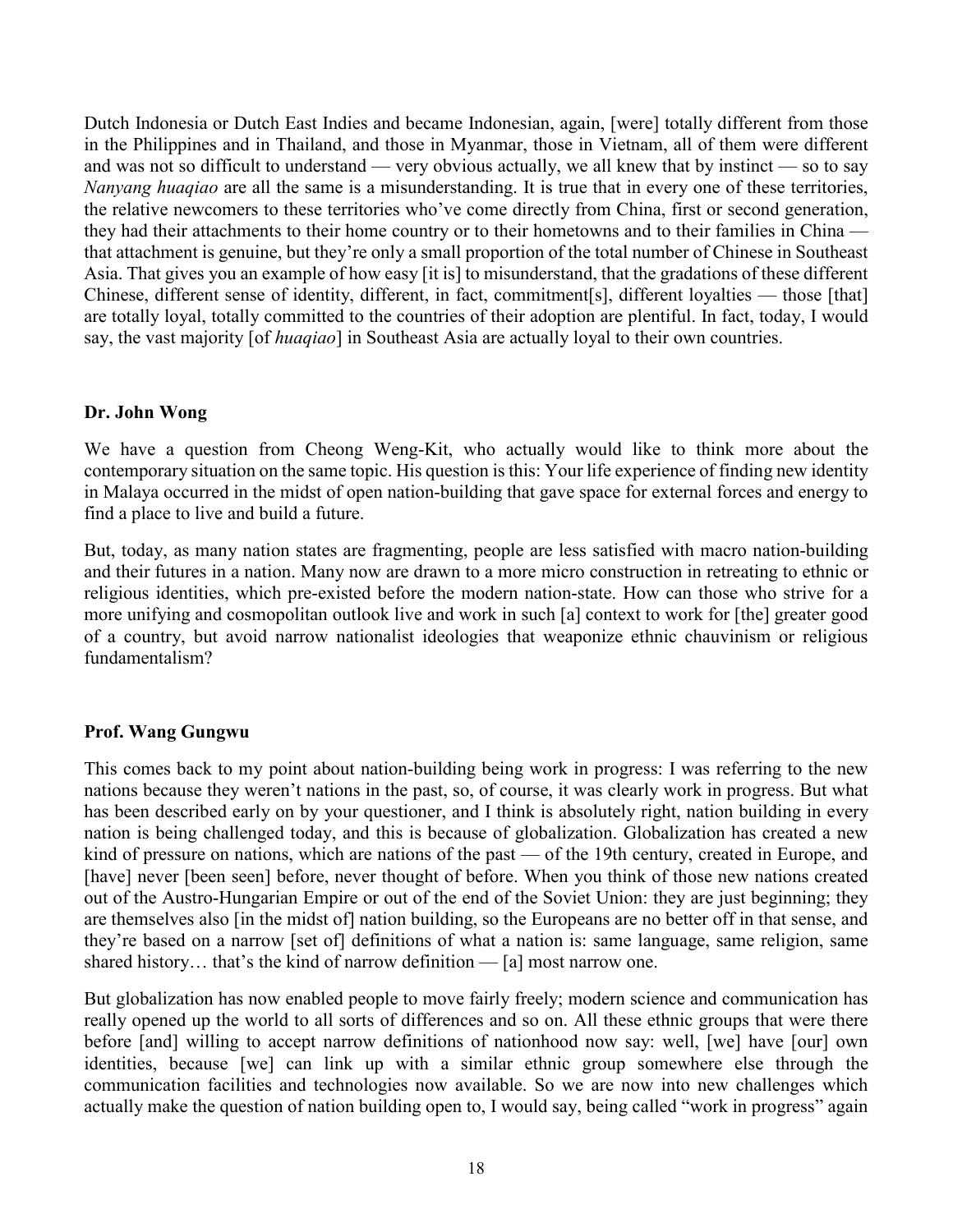— "work in progress" now not towards becoming a nation, [but] to ensure that what [has already become] a nation doesn't break up. These are just as difficult questions.

Who [would've] expected there would be such a big battle over Catalonia in Spain? Over the question of Scotland and Britain? All these things, I think, very few people anticipated; in the 19th century, [they] would not have occurred to people. People thought the British were a nation, the Spanish were a nation and so on, and yet, in my own lifetime, when I saw how the Basques fought for their independence in Spain — how bitterly they fought! How many people were actually killed in the process of doing that? Catalan (Catalonia), of course, is even more obvious, and [is] still going on today.

As for Asia, we haven't even begun in some of these countries; they haven't even started to make their nation. They're still in the middle of building it and already the whole world is now being challenged by new definitions of ethnicity and identities, which now leave the question of nation building in Asia even more open and more difficult than ever before, so I would say the whole subject of nations coming out of empires is being totally re-examined, and will have to be re-shaped in order to make something peaceful and harmonious out of them in the future.

# **Dr. John Wong**

Thank you.

We have a question that is a little bit more conceptual, from Shelly Chan, who asks: Have you thought of being "home" or not could be a temporal idea, rather than just a spatial one, perhaps as a device to integrate different times, such as to bring together and make sense of the changing rhythms in the life of one's self, one's family, one's career, and nation or an empire? If these times keep changing or clashing, should we still continue to expect that home remains one and the same?

# **Prof. Wang Gungwu**

Well, I hate to say so, but in my own lifetime I've done just that — I mean, I make no secret of it: those two volumes just describe the first 38 years of my life. But I am now 90 years old, so there's another 60 years after that, I have to say, I have been very mobile; I have followed my own career, depending on the kind of work that I do, and when I'm asked to do things I believe I can do, and I feel I ought to do, I have moved without hesitation, because this is how [I am]. You can say this is because all that time, things [have been] changing; you have actually choices to make now. It is possible to make choices.

I said [in] the first half of my life I had very few choices; most of the things were set for me. I had no choice and just had to make the most of what I was given. But since then, once you reached a certain point and understood, as I understood with Margaret, that "home is where we are," that actually *freed* me. It actually liberated me from the sense that "home has to be a country, a house, or an identified place," and — you might say, as your questioner asked — became more temporal and not spatial, because: that freedom to actually choose to be where you think you can be most useful or be most welcome, and where you can enjoy the freedoms that you expect out of life. When you can enjoy those freedoms there better than somewhere else, you make a choice. You *can* actually make some choices —not all the time, some people are more fortunate than others. I have to say, I have been extremely fortunate; both Margaret and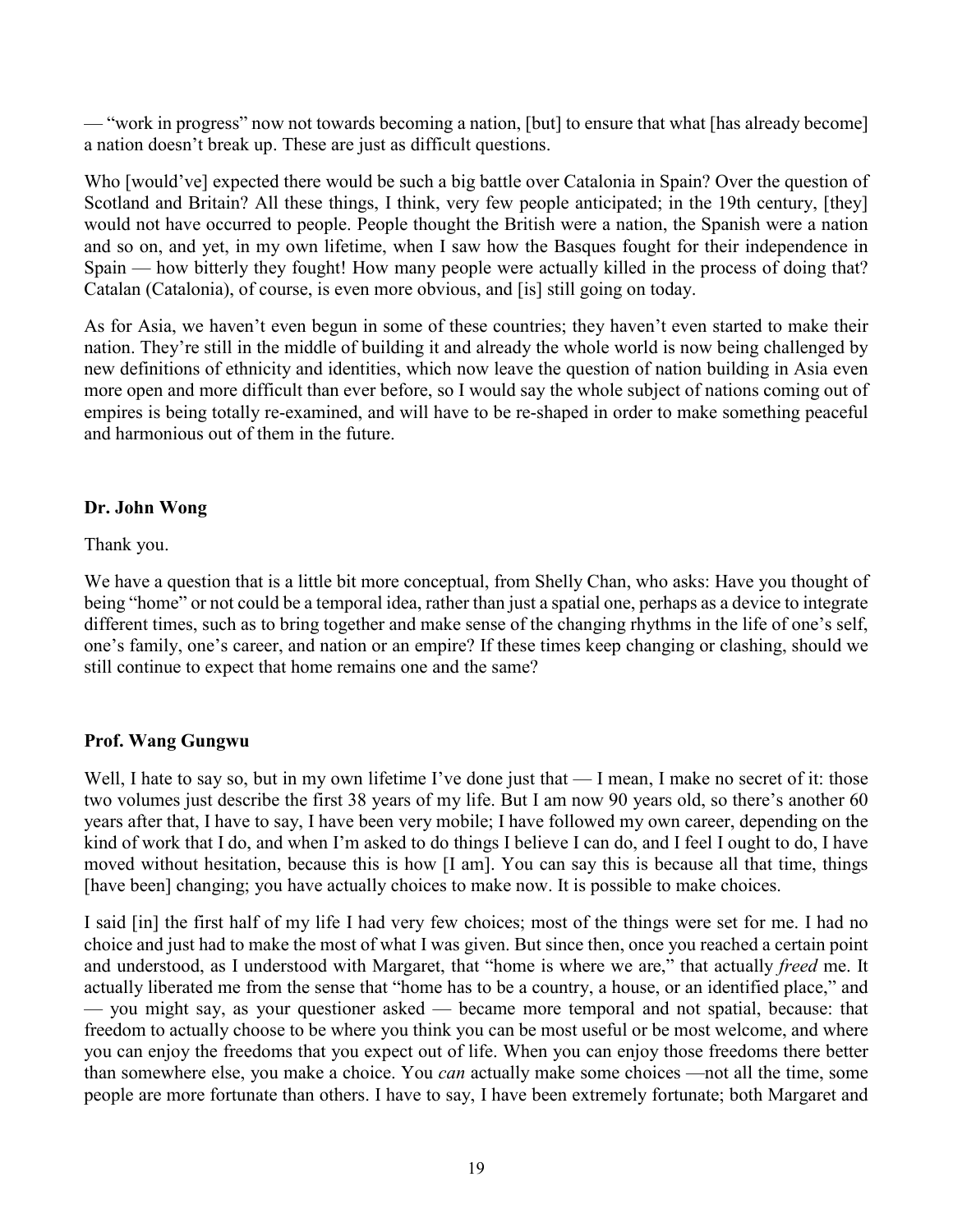I had a very, very good set of choices that we could make. We made them — most of them without any regrets whatsoever — and those choices were definitely temporal, and not spatial.

## **Dr. John Wong**

We have a couple of questions about education and more of a cosmopolitan setting: S. Poon asks about your interest in English literature, Dr. Chong Wu Ling from University of Malaya asks about Chinese medium of instruction. Perhaps I can try to synthesize it a little bit as this following question:

You can see that linguistic vibrancy is quite obvious in your account of experience, even though you seldom use any non-English words in the *Home* series. As you explain your father's notion of *wen* was one written in classical Chinese, but the audio scene that you depict in the books, that was quite a different story. Especially in *Home Is Not Here*, one can hear the symphony of English, Malaya, Mandarin, Cantonese, Hokkien, and other Chinese languages. Your story makes me pause and consider the situation in cosmopolitan Hong Kong and Singapore, where language variation seems a little bit too harmonized or even muffled. Obviously, your own experience stems from your own impressive language capacity and your parents' foresight of the evolving cultural and linguistic scene. What advice would you offer to young people, especially those of Chinese heritage or young parents living in global hubs?

## **Prof. Wang Gungwu**

I'm reminded of the fact that, when I was at HKU, we had a big debate about teaching in English or teaching in Chinese. At that point, actually, Chinese University had started to teach in Chinese — in Cantonese to be quite exact — and some of my colleagues and students raised the question of whether to use Chinese in class in HKU. I was open, but I was simply pointing out the reality was that if we taught in Cantonese, it would be limited to Hong Kong — a lot of things cannot be done beyond Hong Kong, even when you're choosing your staff or students, you are limited by the Cantonese that you use to teach. And if you use Mandarin, then certain considerations will follow.

The fact that Hong Kong was operating in an international global kind of environment and use of English was already established — the one thing that makes HKU and the universities in Hong Kong different from those in China and become useful to those in China — was that you could teach in English, and, you know, the extraordinary thing was when I was Vice Chancellor, [during] my several trips to China, I asked the Chinese many, many times, "Do you expect the universities to teach in Chinese?" They didn't. They were quite content to say, "Go on doing that [(teaching in English)] because you're actually doing something we can't do in China. And you can be more useful to us and in a different sort of way."

When you look at the quality of the students who went to some of the best universities in China, they were extraordinarily brilliant students. They were drawn from a reservoir of talent so much bigger than Hong Kong. If we all taught in, say, the Chinese used in China, we [would not be able to] compete; we [would] not have any advantage over the students in China, so I was able to talk to the students' union at that time, [who] completely supported us on this: simply, that the fact that you have your capacity to do it in English, and you have enough knowledge (you keep up your knowledge of Chinese)… [the fact that] we can do that in English gives you at least that little advantage over those very brilliant students in China when it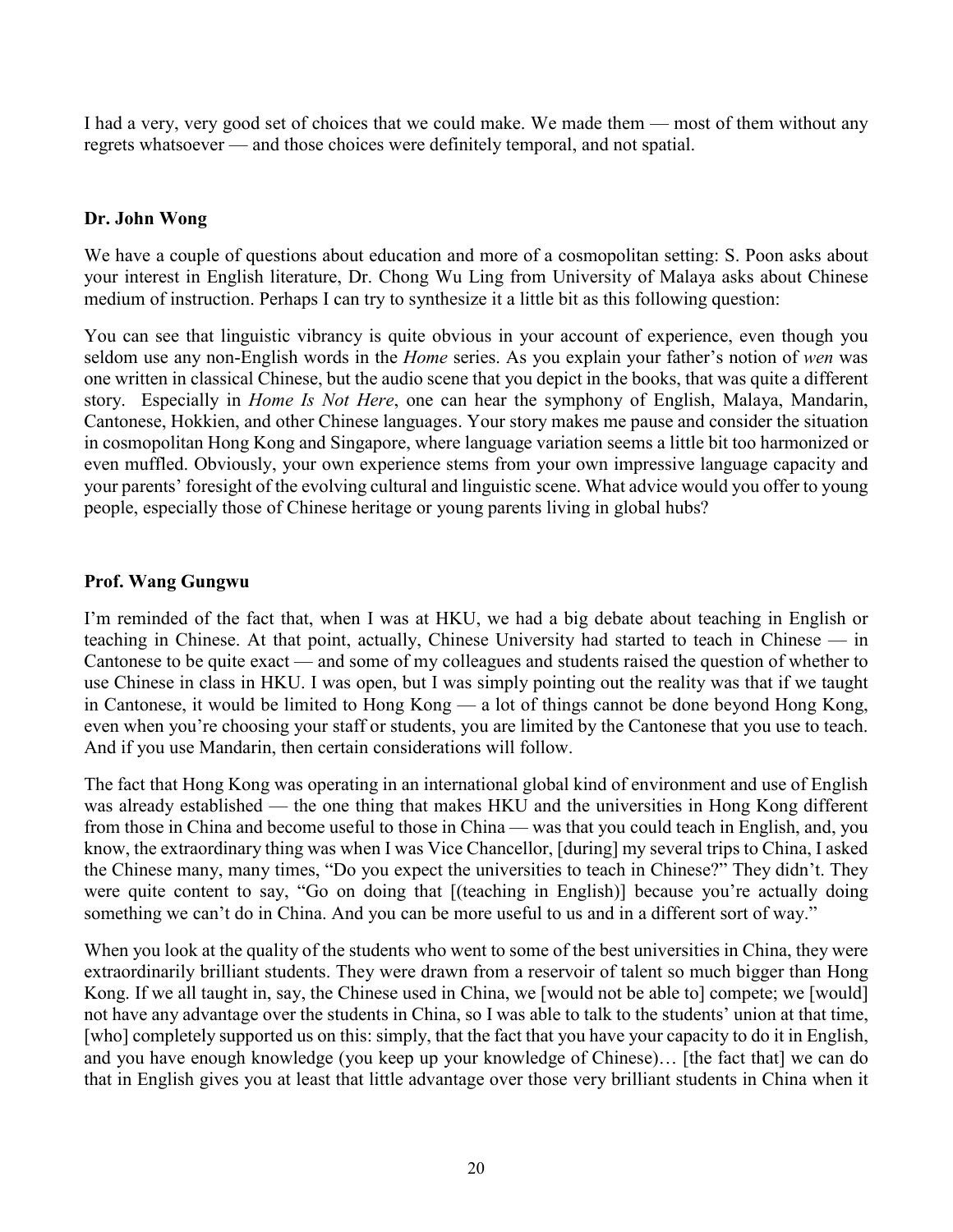comes to the world of knowledge and the world of competitive technologies and methodologies and so on, so I thought actually the students completely accepted that.

There was no pressure — I was open — but there was no pressure on the university to switch to Chinese. And the students — even when some of them were struggling in English — were prepared to do it then (that way to keep up and make it possible for them to improve their English than to give it up altogether), and I thought that was extraordinary. So that was a very rational decision made at the time, and I think this is even more true today.

I mean, personally, frankly, I have nothing against Cantonese; I'm very fond of the language. I loved it, but the fact is that if you're going to switch to Cantonese as being the language of Hong Kong, you're actually cutting yourself off from even more parts of the world. The advantage of having to be both strong in English and the Chinese of China today opens up a world that is absolutely incredible, incredibly broad, more so than at any time in history, and this is an extraordinary moment with this kind of bilingualism we didn't ask for it, we didn't create it, but it is there, and if you don't take advantage of what is there for you (and you already have that advantage — you already have enough English and enough Chinese to build on) to make yourself absolutely indispensable in a way, in the kind of domination of bilingualism in the world, I think you're throwing away something that is really valuable. I would hate to see that happen.

## **Dr. John Wong**

Great. Well, thanks very much. We have quite a few more questions in the pipeline, but we have kept you beyond the scheduled time, but in the interest of time, let's make this one the last one, and I'll be sure to pass on the rest to you via email. The last question comes from our colleague here at HKU, Bernadette Tsui, who says: You know Hong Kong well enough with an intimate historical perspective. What word of advice would you give to the people, or, even more specifically, to the University of Hong Kong?

# **Prof. Wang Gungwu**

That's a difficult one. HKU has changed so much from the time when I left 24 years ago, and how much [things] can change today! The rapidity of change today is something that is really quite different from what I've experienced. When I was young, things moved far more slowly, and I could always keep up with it. Today, I find it extremely difficult. The older I get, the harder it is to keep up, and keeping up with Hong Kong is extremely difficult, and it's not only Hong Kong; it's the way the world has changed, in particular, to be honest, the biggest change is China. The economic development of China in the last 20 years has been absolutely unprecedented, and it has caused ruptures everywhere, not least to the United States, of all people — they were the most powerful and the richest country in the world. That they themselves should be troubled by this is a reminder to us that this is something unknown, never before. So in that context, HKU has to find a place.

I cannot predict what is going to happen. All I would say is this — and I come back to something that I myself [accepted] — it's a kind of self discovery — as I grew up over time: that there's no such thing as absolute freedom, and I accept it. Every day, our lives are guided by a lot of rules and so on, some spoken, some unspoken, some written down, some accompanied by severe punishments, some are not, some are really lax, but the fact is that we live in [a world] full of rules, spoken or otherwise, around us, and we live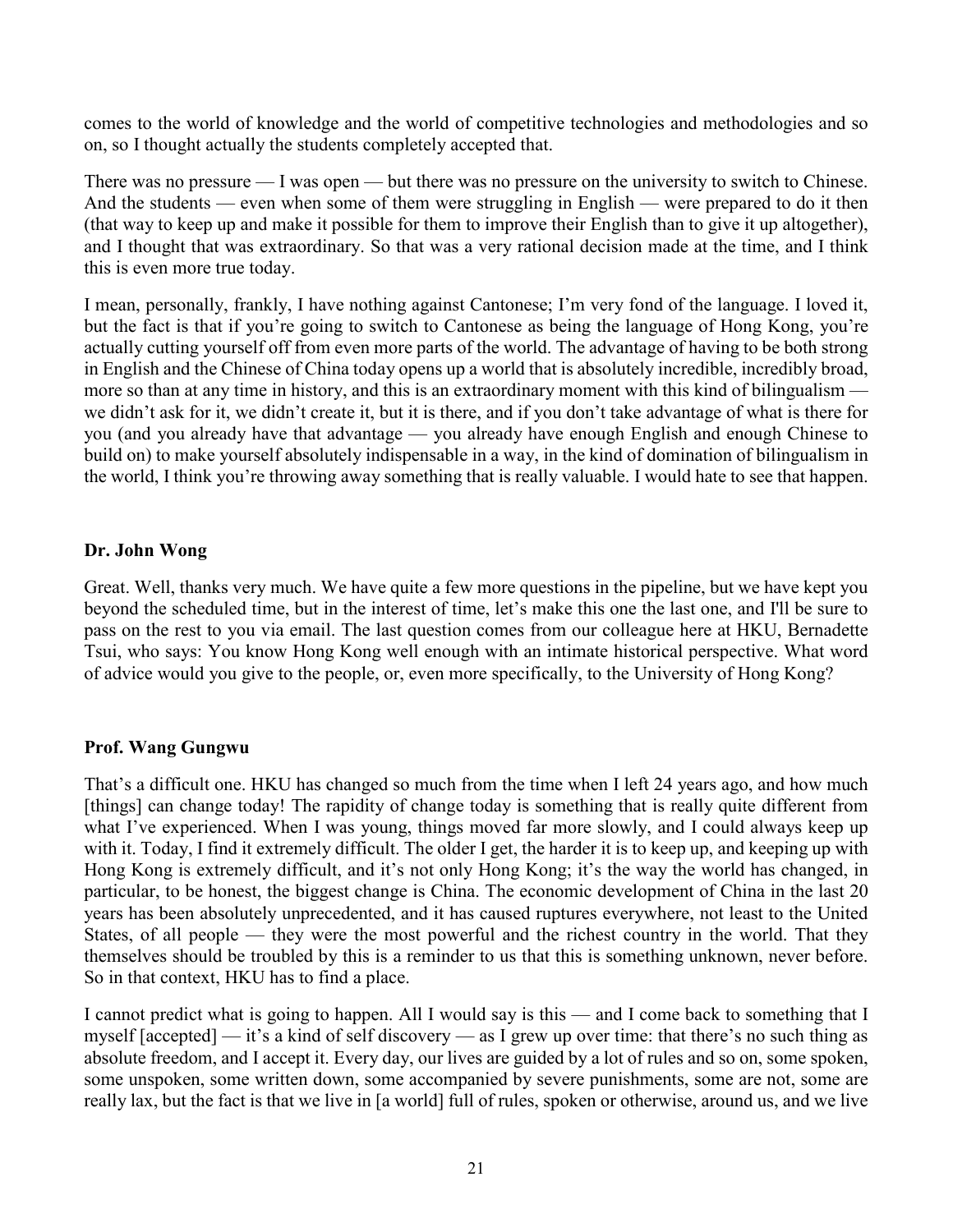by them and we accept them, but in the midst of all that there are freedoms to find. You can seek little freedoms. You can find little freedoms and those freedoms are not as little as you think. There actually are a lot of freedoms around if you know where to find them, but if you expect absolute freedom, if you expect that the ideals of freedom must be hundred percent, or more or less move towards being hundred percent, you will always be frustrated, and it will never happen.

That's one of the things  $\overline{a}$  and  $\overline{b}$  are to say, you might say it's a limitation. It's not a limitation by any particular person; I think it's a limitation by the very fact that we live in societies, and we have to concede. Other people [have] rights; [it's] not only your own rights. You cannot just demand your own freedom for yourself. You have to recognize and respect other people's need for freedom, and out of all that, you are looking for the little freedoms that enable you to achieve what you want to achieve, and you'd be surprised how much you can find without some loud pronouncement of absolute freedom or absolute liberty, and expect that someone will give it to you.

It seems to me that is something that is actually a product of the Enlightenment. It's one of the things we inherited from the Enlightenment, which, of course, was an ideal, but as ideals go, it's almost utopian and most ideals are utopian, frankly. And that is one of the lessons I learned in my life: ideals are wonderful to keep you stimulated and keep you excited and so on, but in real life, nothing is absolute, and relativity, for all its faults (and one can be criticized for being a relativist and [having] no clear principles and so on, you find that of course you're always subject to being criticized as such): in reality, I would say, all of us are actually relativist to a greater or lesser extent. The sooner you accept that as a given and do everything you can to get as much of those little freedoms wherever you can find it, and make use of those little freedoms to bring satisfaction to your career and life and work, the better.

### **Dr. John Wong**

Thank you very much, thanks for your wonderful response to the various questions, and thank you to the audience for your enthusiastic participation. Let's conclude the Q&A session here, and I'll hand it back to you, Anfield.

### **Mr. Ching Hin Anfield Tam**

Yes, thank you, Dr. Wong and also Prof. Wang for the question and answer session. Before we officially conclude our webinar, may I invite Prof. Leung, the Director of HKIHSS, to say a few words as concluding remarks?

# **Prof. Angela Ki Che Leung**

Thank you Anfield. On behalf of the Institute, I thank Prof. Wang for sharing his fascinating personal story so intimately intertwined with modern Chinese history and the colonial and post-colonial history of Southeast Asia, and for the very precious lessons that we can learn from his experience. I trust that everybody will agree with me that it has been a real feast for everyone today.